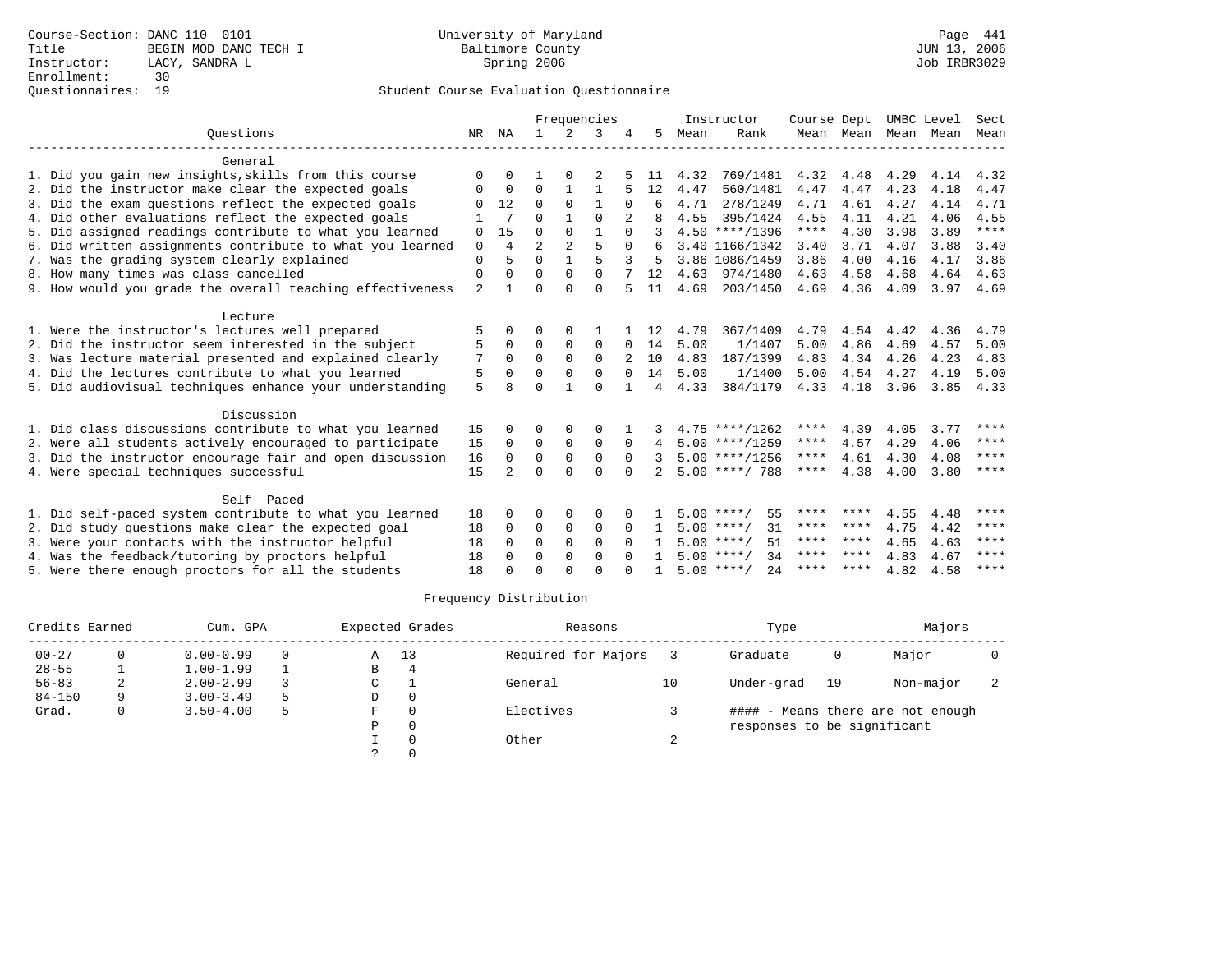|                                                           |                |                |                |                | Frequencies |          |              |      | Instructor       | Course Dept |      | UMBC Level |      | Sect        |
|-----------------------------------------------------------|----------------|----------------|----------------|----------------|-------------|----------|--------------|------|------------------|-------------|------|------------|------|-------------|
| Ouestions                                                 | NR.            | ΝA             |                |                | 3           | 4        | 5.           | Mean | Rank             | Mean        | Mean | Mean       | Mean | Mean        |
| General                                                   |                |                |                |                |             |          |              |      |                  |             |      |            |      |             |
| 1. Did you gain new insights, skills from this course     | $\Omega$       | $\Omega$       | O              | $\Omega$       | 6           |          | 12           | 4.26 | 831/1481         | 4.26        | 4.48 | 4.29       | 4.40 | 4.26        |
| 2. Did the instructor make clear the expected goals       | 0              | $\Omega$       | $\Omega$       | 4              | 4           |          | 8            | 3.83 | 1166/1481        | 3.83        | 4.47 | 4.23       | 4.29 | 3.83        |
| 3. Did the exam questions reflect the expected goals      | 0              | $\Omega$       | $\Omega$       | $\mathfrak{D}$ |             |          | 14           | 4.30 | 703/1249         | 4.30        | 4.61 | 4.27       | 4.36 | 4.30        |
| 4. Did other evaluations reflect the expected goals       | O              |                | $\Omega$       |                |             |          | 10           | 4.25 | 740/1424         | 4.25        | 4.11 | 4.21       | 4.28 | 4.25        |
| 5. Did assigned readings contribute to what you learned   | $\mathbf 0$    | $\Omega$       | $\mathfrak{D}$ |                | ς           |          | 13           | 4.09 | 655/1396         | 4.09        | 4.30 | 3.98       | 3.94 | 4.09        |
| 6. Did written assignments contribute to what you learned | $\mathbf 0$    | $\mathfrak{D}$ |                |                |             |          | 12           | 4.19 | 592/1342         | 4.19        | 3.71 | 4.07       | 4.05 | 4.19        |
| 7. Was the grading system clearly explained               | $\Omega$       | $\Omega$       | $\Omega$       | $\Omega$       | 6           |          | 11           | 4.22 | 809/1459         | 4.22        | 4.00 | 4.16       | 4.17 | 4.22        |
| 8. How many times was class cancelled                     | 0              | $\Omega$       | $\Omega$       | $\Omega$       | $\Omega$    | $\Omega$ | 23           | 5.00 | 1/1480           | 5.00        | 4.58 | 4.68       | 4.68 | 5.00        |
| 9. How would you grade the overall teaching effectiveness | $\overline{4}$ | <sup>n</sup>   | U              | ∩              | R           |          | 6            | 3.89 | 981/1450         | 3.89        | 4.36 | 4.09       | 4.15 | 3.89        |
| Lecture                                                   |                |                |                |                |             |          |              |      |                  |             |      |            |      |             |
| 1. Were the instructor's lectures well prepared           |                |                |                |                |             |          |              | 4.45 | 839/1409         | 4.45        | 4.54 | 4.42       | 4.47 | 4.45        |
| 2. Did the instructor seem interested in the subject      | 3              | $\Omega$       | $\Omega$       | $\Omega$       |             |          | 18           | 4.85 | 614/1407         | 4.85        | 4.86 | 4.69       | 4.78 | 4.85        |
| 3. Was lecture material presented and explained clearly   | 4              | $\Omega$       |                |                |             |          | 8            | 4.05 | 984/1399         | 4.05        | 4.34 | 4.26       | 4.29 | 4.05        |
| 4. Did the lectures contribute to what you learned        | 3              | $\Omega$       | $\Omega$       |                |             |          | 13           | 4.45 | 658/1400         | 4.45        | 4.54 | 4.27       | 4.34 | 4.45        |
| 5. Did audiovisual techniques enhance your understanding  | 3              |                |                |                |             |          | 13           | 4.50 | 259/1179         | 4.50        | 4.18 | 3.96       | 4.05 | 4.50        |
|                                                           |                |                |                |                |             |          |              |      |                  |             |      |            |      |             |
| Discussion                                                |                |                |                |                |             |          |              |      |                  |             |      |            |      |             |
| 1. Did class discussions contribute to what you learned   | 15             | $\Omega$       | U              | $\Omega$       |             |          |              | 4.13 | 659/1262         | 4.13        | 4.39 | 4.05       | 4.11 | 4.13        |
| 2. Were all students actively encouraged to participate   | 15             | $\Omega$       |                | $\Omega$       |             |          | 4            | 4.00 | 895/1259         | 4.00        | 4.57 | 4.29       | 4.34 | 4.00        |
| 3. Did the instructor encourage fair and open discussion  | 15             |                | $\Omega$       |                |             |          |              | 4.13 | 848/1256         | 4.13        | 4.61 | 4.30       | 4.28 | 4.13        |
| 4. Were special techniques successful                     | 15             |                |                |                |             |          | <sup>n</sup> |      | $3.50$ ****/ 788 | ****        | 4.38 | 4.00       | 3.98 | $***$ * * * |

| Credits Earned |              | Cum. GPA      |          |   | Expected Grades | Reasons             |    | Type                        |     | Majors                            |  |
|----------------|--------------|---------------|----------|---|-----------------|---------------------|----|-----------------------------|-----|-----------------------------------|--|
| $00 - 27$      |              | $0.00 - 0.99$ |          | Α | - 11            | Required for Majors | 4  | Graduate                    | 0   | Major                             |  |
| $28 - 55$      | $\mathbf{0}$ | $1.00 - 1.99$ | $\Omega$ | В | c               |                     |    |                             |     |                                   |  |
| $56 - 83$      |              | $2.00 - 2.99$ |          | C | 2               | General             |    | Under-grad                  | -23 | Non-major                         |  |
| $84 - 150$     |              | $3.00 - 3.49$ |          | D | 0               |                     |    |                             |     |                                   |  |
| Grad.          | 0            | $3.50 - 4.00$ | 9        | F | $\Omega$        | Electives           |    |                             |     | #### - Means there are not enough |  |
|                |              |               |          | Ρ | 0               |                     |    | responses to be significant |     |                                   |  |
|                |              |               |          |   | $\Omega$        | Other               | 12 |                             |     |                                   |  |
|                |              |               |          |   |                 |                     |    |                             |     |                                   |  |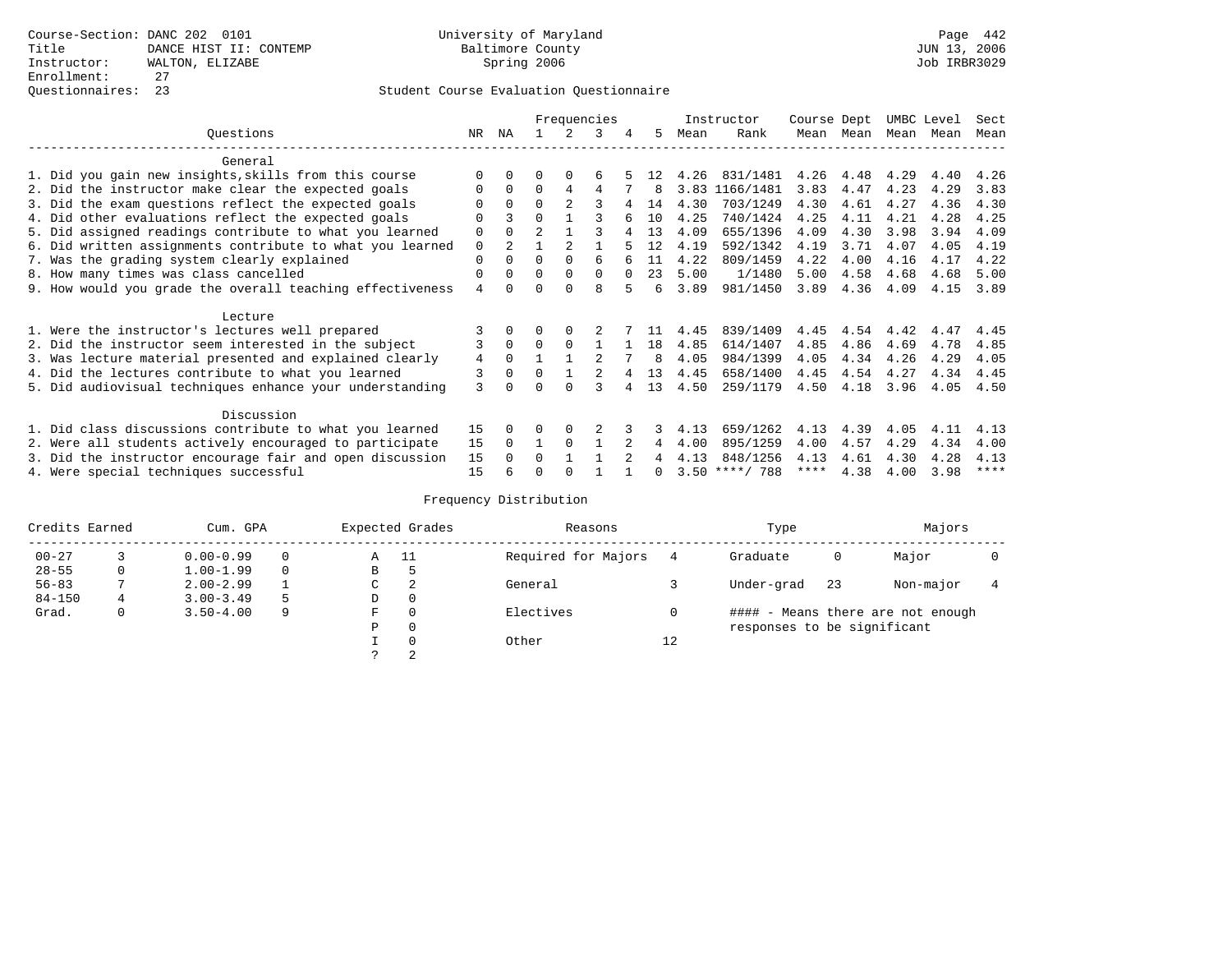|                                                           |              |          |          |          | Frequencies  |   |    |      | Instructor | Course Dept |      |      | UMBC Level | Sect |
|-----------------------------------------------------------|--------------|----------|----------|----------|--------------|---|----|------|------------|-------------|------|------|------------|------|
| Ouestions                                                 | NR           | ΝA       |          |          | 3            | 4 | 5. | Mean | Rank       | Mean        | Mean | Mean | Mean       | Mean |
| General                                                   |              |          |          |          |              |   |    |      |            |             |      |      |            |      |
| 1. Did you gain new insights, skills from this course     |              |          |          | $\Box$   | <sup>0</sup> |   |    | 5.00 | 1/1481     | 5.00        | 4.48 | 4.29 | 4.40       | 5.00 |
| 2. Did the instructor make clear the expected goals       |              | $\Omega$ |          |          | <sup>0</sup> |   |    | 5.00 | 1/1481     | 5.00        | 4.47 | 4.23 | 4.29       | 5.00 |
| 3. Did the exam questions reflect the expected goals      |              | $\Omega$ |          | $\cap$   | <sup>0</sup> |   |    | 5.00 | 1/1249     | 5.00        | 4.61 | 4.27 | 4.36       | 5.00 |
| 4. Did other evaluations reflect the expected goals       |              | $\Omega$ |          | $\Omega$ |              |   |    | 4.00 | 959/1424   | 4.00        | 4.11 | 4.21 | 4.28       | 4.00 |
| 5. Did assigned readings contribute to what you learned   | U            | $\Omega$ | $\Omega$ | $\Omega$ | $\Omega$     |   |    | 4.00 | 707/1396   | 4.00        | 4.30 | 3.98 | 3.94       | 4.00 |
| 6. Did written assignments contribute to what you learned | 0            | $\Omega$ |          |          |              |   |    | 4.00 | 755/1342   | 4.00        | 3.71 | 4.07 | 4.05       | 4.00 |
| 7. Was the grading system clearly explained               | $\Omega$     | $\Omega$ |          |          |              |   | n. | 3.00 | 1380/1459  | 3.00        | 4.00 | 4.16 | 4.17       | 3.00 |
| 8. How many times was class cancelled                     | U            | $\Omega$ | $\Omega$ | $\Omega$ | $\cap$       |   |    | 5.00 | 1/1480     | 5.00        | 4.58 | 4.68 | 4.68       | 5.00 |
| 9. How would you grade the overall teaching effectiveness | <sup>n</sup> |          |          |          |              |   |    | 4.00 | 836/1450   | 4.00        | 4.36 | 4.09 | 4.15       | 4.00 |
| Lecture                                                   |              |          |          |          |              |   |    |      |            |             |      |      |            |      |
| 1. Were the instructor's lectures well prepared           |              |          |          | $\Omega$ | <sup>0</sup> |   |    | 5.00 | 1/1409     | 5.00        | 4.54 | 4.42 | 4.47       | 5.00 |
| 2. Did the instructor seem interested in the subject      | 0            | $\Omega$ |          | $\Box$   | $\Omega$     |   |    | 5.00 | 1/1407     | 5.00        | 4.86 | 4.69 | 4.78       | 5.00 |
| 3. Was lecture material presented and explained clearly   |              | $\Omega$ |          |          |              |   |    | 4.00 | 1002/1399  | 4.00        | 4.34 | 4.26 | 4.29       | 4.00 |
| 4. Did the lectures contribute to what you learned        | $\Omega$     | $\Omega$ |          | $\cap$   | <sup>n</sup> |   |    | 5.00 | 1/1400     | 5.00        | 4.54 | 4.27 | 4.34       | 5.00 |
| 5. Did audiovisual techniques enhance your understanding  | $\Omega$     |          |          |          |              |   |    | 4.00 | 590/1179   | 4.00        | 4.18 | 3.96 | 4.05       | 4.00 |

| Credits Earned |    | Cum. GPA      |          | Expected Grades | Reasons             | Type                        |   | Majors                            |  |
|----------------|----|---------------|----------|-----------------|---------------------|-----------------------------|---|-----------------------------------|--|
| $00 - 27$      |    | $0.00 - 0.99$ | 0        | Α               | Required for Majors | Graduate                    | O | Major                             |  |
| $28 - 55$      | 0  | $1.00 - 1.99$ | $\Omega$ | В               |                     |                             |   |                                   |  |
| $56 - 83$      |    | $2.00 - 2.99$ | $\Omega$ | C               | General             | Under-grad                  |   | Non-major                         |  |
| $84 - 150$     | 0. | $3.00 - 3.49$ | $\Omega$ | D               |                     |                             |   |                                   |  |
| Grad.          |    | $3.50 - 4.00$ |          | F               | Electives           |                             |   | #### - Means there are not enough |  |
|                |    |               |          | P               |                     | responses to be significant |   |                                   |  |
|                |    |               |          |                 | Other               |                             |   |                                   |  |
|                |    |               |          |                 |                     |                             |   |                                   |  |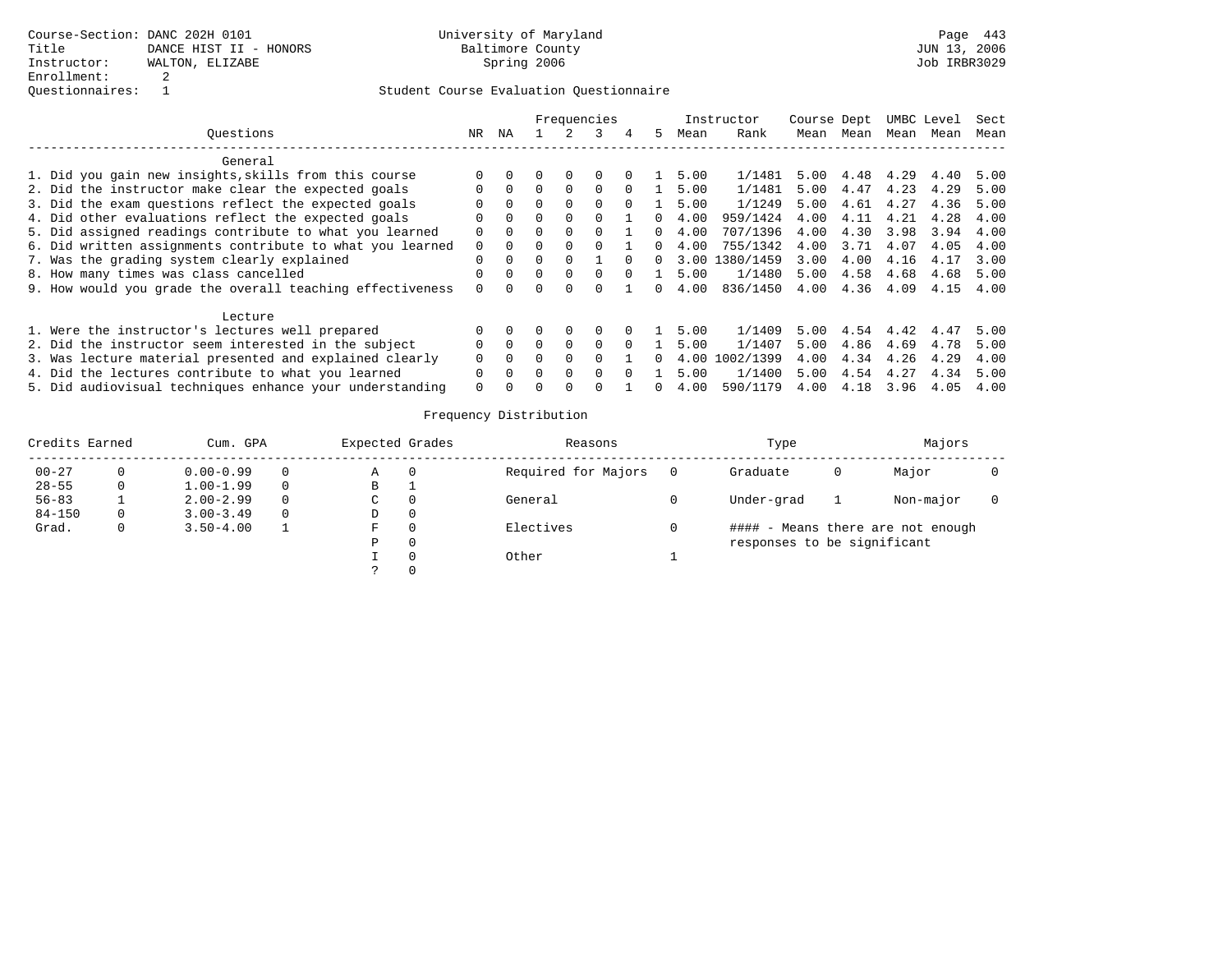|                                                           |             |              |              |              | Frequencies    |          |              |      | Instructor         | Course Dept |         | UMBC Level |      | Sect        |
|-----------------------------------------------------------|-------------|--------------|--------------|--------------|----------------|----------|--------------|------|--------------------|-------------|---------|------------|------|-------------|
| Ouestions                                                 | NR          | ΝA           | $\mathbf{1}$ | 2            | 3              | 4        | .5           | Mean | Rank               | Mean Mean   |         | Mean       | Mean | Mean        |
|                                                           |             |              |              |              |                |          |              |      |                    |             |         |            |      |             |
| General                                                   |             |              |              |              |                |          |              |      |                    |             |         |            |      |             |
| 1. Did you gain new insights, skills from this course     | ∩           | $\Omega$     | ∩            | $\cap$       | 1              |          | 19           | 4.82 | 225/1481           | 4.82        | 4.48    | 4.29       | 4.40 | 4.82        |
| 2. Did the instructor make clear the expected goals       | 0           | $\Omega$     | $\Omega$     | 0            | $\Omega$       |          | 18           | 4.82 | 176/1481           | 4.82        | 4.47    | 4.23       | 4.29 | 4.82        |
| 3. Did the exam questions reflect the expected goals      | 0           | 11           | 0            | 0            | 0              |          | 10           | 4.91 | 142/1249           | 4.91        | 4.61    | 4.27       | 4.36 | 4.91        |
| 4. Did other evaluations reflect the expected goals       | $\Omega$    | 7            |              | $\Omega$     | $\Omega$       |          | 13           | 4.67 | 287/1424           | 4.67        | 4.11    | 4.21       | 4.28 | 4.67        |
| 5. Did assigned readings contribute to what you learned   | 0           | 15           | 0            |              | 0              |          | 5            | 4.43 | 363/1396           | 4.43        | 4.30    | 3.98       | 3.94 | 4.43        |
| 6. Did written assignments contribute to what you learned | 0           | 13           | $\Omega$     |              | 1              |          | 7            | 4.44 | 364/1342           | 4.44        | 3.71    | 4.07       | 4.05 | 4.44        |
| 7. Was the grading system clearly explained               | $\mathbf 0$ | $\mathbf{1}$ | $\Omega$     | $\mathbf{1}$ | $\overline{4}$ |          | 11           | 4.24 | 792/1459           | 4.24        | 4.00    | 4.16       | 4.17 | 4.24        |
| 8. How many times was class cancelled                     | 0           | $\Omega$     | $\Omega$     | $\Omega$     | $\Omega$       | 3        | 19           | 4.86 | 756/1480           | 4.86        | 4.58    | 4.68       | 4.68 | 4.86        |
| 9. How would you grade the overall teaching effectiveness | 5           | $\Omega$     | $\Omega$     | $\Omega$     | $\Omega$       | 4        | 13           | 4.76 | 159/1450           | 4.76 4.36   |         | 4.09       | 4.15 | 4.76        |
| Lecture                                                   |             |              |              |              |                |          |              |      |                    |             |         |            |      |             |
| 1. Were the instructor's lectures well prepared           | 12          | $\Omega$     | 0            | 0            | 0              |          | 9            | 4.90 | 188/1409           | 4.90        | 4.54    | 4.42       | 4.47 | 4.90        |
| 2. Did the instructor seem interested in the subject      | 13          | 0            | $\Omega$     | 0            | $\Omega$       | 0        | 9            | 5.00 | 1/1407             | 5.00        | 4.86    | 4.69       | 4.78 | 5.00        |
| 3. Was lecture material presented and explained clearly   | 14          | 0            | 0            | 0            | 1              |          | 6            | 4.63 | 431/1399           | 4.63        | 4.34    | 4.26       | 4.29 | 4.63        |
| 4. Did the lectures contribute to what you learned        | 14          | $\Omega$     | $\Omega$     | $\Omega$     | $\Omega$       | $\Omega$ | 8            | 5.00 | 1/1400             | 5.00        | 4.54    | 4.27       | 4.34 | 5.00        |
| 5. Did audiovisual techniques enhance your understanding  | 14          | 6            | $\Omega$     | $\Omega$     | $\Omega$       | $\Omega$ | $2^{\circ}$  |      | $5.00$ ****/1179   | $***$ * * * | 4.18    | 3.96       | 4.05 | $***$ * * * |
|                                                           |             |              |              |              |                |          |              |      |                    |             |         |            |      |             |
| Discussion                                                |             |              |              |              |                |          |              |      |                    |             |         |            |      |             |
| 1. Did class discussions contribute to what you learned   | 16          | $\Omega$     | $\Omega$     | 0            |                | 2        | 3            | 4.33 | 507/1262           | 4.33        | 4.39    | 4.05       | 4.11 | 4.33        |
| 2. Were all students actively encouraged to participate   | 16          | 0            | $\Omega$     | $\mathbf{0}$ | $\mathbf 0$    | $\Omega$ | 6            | 5.00 | 1/1259             | 5.00        | 4.57    | 4.29       | 4.34 | 5.00        |
| 3. Did the instructor encourage fair and open discussion  | 16          | $\Omega$     | $\Omega$     | $\Omega$     | $\mathbf{1}$   | 1        | 4            | 4.50 | 571/1256           | 4.50        | 4.61    | 4.30       | 4.28 | 4.50        |
| 4. Were special techniques successful                     | 16          | 4            | $\Omega$     | $\cap$       | $\Omega$       | $\Omega$ | 2            |      | $5.00$ ****/ 788   | $***$ * * * | 4.38    | 4.00       | 3.98 | ****        |
| Field Work                                                |             |              |              |              |                |          |              |      |                    |             |         |            |      |             |
| 1. Did field experience contribute to what you learned    | 21          | $\Omega$     | $\Omega$     | 0            | 0              |          |              |      | $5.00$ ****/<br>59 | ****        | ****    | 4.30       | 4.67 | ****        |
| 2. Did you clearly understand your evaluation criteria    | 21          | $\mathbf 0$  | $\mathbf 0$  | 0            | $\mathbf 0$    | $\Omega$ | $\mathbf{1}$ |      | $5.00$ ****/<br>51 | ****        | ****    | 4.00       | 4.07 | ****        |
| 3. Was the instructor available for consultation          | 21          | $\Omega$     | $\mathbf 0$  | $\mathbf 0$  | $\mathbf 0$    | $\Omega$ | $\mathbf{1}$ |      | $5.00$ ****/<br>36 | **** ****   |         | 4.60       | 4.64 | ****        |
|                                                           |             |              |              |              |                |          |              |      | $5.00$ ****/<br>41 | ****        | ****    |            |      | $* * * * *$ |
| 4. To what degree could you discuss your evaluations      | 21          | $\Omega$     | $\Omega$     | $\Omega$     | $\Omega$       | $\Omega$ | $\mathbf{1}$ |      |                    | ****        | ****    | 4.26       | 4.69 | $* * * * *$ |
| 5. Did conferences help you carry out field activities    | 21          | $\Omega$     | $\Omega$     | $\Omega$     | $\Omega$       | $\cap$   | $\mathbf{1}$ |      | $5.00$ ****/<br>31 |             |         | 4.42       | 4.80 |             |
| Self Paced                                                |             |              |              |              |                |          |              |      |                    |             |         |            |      |             |
| 1. Did self-paced system contribute to what you learned   | 21          | $\Omega$     | 0            | 0            | $\Omega$       |          |              |      | 55<br>$5.00$ ****/ | ****        | ****    | 4.55       | 4.44 | ****        |
| 2. Did study questions make clear the expected goal       | 21          | 0            | 0            | 0            | 0              | $\Omega$ |              |      | 31<br>$5.00$ ****/ | ****        | ****    | 4.75       | 4.50 | $***$       |
| 3. Were your contacts with the instructor helpful         | 21          | $\Omega$     | $\Omega$     | $\mathbf 0$  | $\Omega$       |          |              |      | $5.00$ ****/<br>51 | ****        | ****    | 4.65       | 4.66 | $***$ * * * |
| 4. Was the feedback/tutoring by proctors helpful          | 21          | $\Omega$     | $\Omega$     | $\cap$       | $\Omega$       |          | $\mathbf{1}$ |      | $5.00$ ****/<br>34 | ****        | $***$ * | 4.83       | 4.43 | $***$ *     |

| Credits Earned |   | Cum. GPA      |          | Expected Grades |    | Reasons             |    | Type                        |      | Majors                            |  |
|----------------|---|---------------|----------|-----------------|----|---------------------|----|-----------------------------|------|-----------------------------------|--|
| $00 - 27$      |   | $0.00 - 0.99$ | $\Omega$ | Α               | -8 | Required for Majors |    | Graduate                    | 0    | Major                             |  |
| $28 - 55$      | ∠ | $1.00 - 1.99$ | $\Omega$ | В               | 8  |                     |    |                             |      |                                   |  |
| $56 - 83$      |   | $2.00 - 2.99$ | $\Omega$ | C               |    | General             |    | Under-grad                  | 2.2. | Non-major                         |  |
| $84 - 150$     |   | $3.00 - 3.49$ | 4        | D               |    |                     |    |                             |      |                                   |  |
| Grad.          | 0 | $3.50 - 4.00$ | 10       | F               |    | Electives           | 2  |                             |      | #### - Means there are not enough |  |
|                |   |               |          | Ρ               |    |                     |    | responses to be significant |      |                                   |  |
|                |   |               |          |                 |    | Other               | 10 |                             |      |                                   |  |
|                |   |               |          |                 |    |                     |    |                             |      |                                   |  |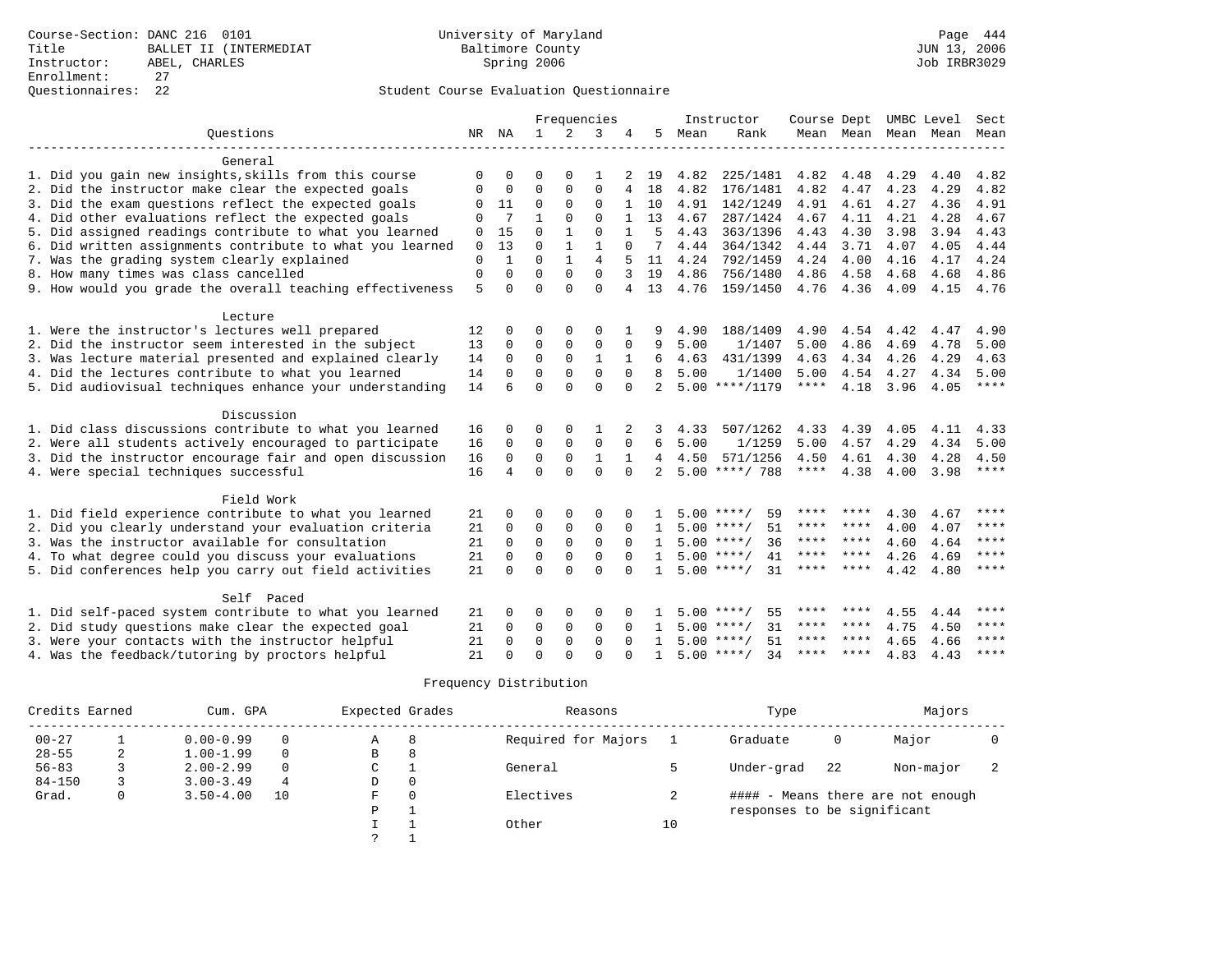|                                                           |              |             |              |             | Frequencies    |              |     |      | Instructor          | Course Dept |           | UMBC Level |      | Sect        |
|-----------------------------------------------------------|--------------|-------------|--------------|-------------|----------------|--------------|-----|------|---------------------|-------------|-----------|------------|------|-------------|
| Ouestions                                                 | NR           | ΝA          | $\mathbf{1}$ | $2^{1}$     | २              |              | 5.  | Mean | Rank                |             | Mean Mean | Mean       | Mean | Mean        |
| General                                                   |              |             |              |             |                |              |     |      |                     |             |           |            |      |             |
| 1. Did you gain new insights, skills from this course     | $\Omega$     | $\Omega$    | $\Omega$     | $\Omega$    | $\Omega$       |              | 13  | 4.87 | 188/1481            | 4.87        | 4.48      | 4.29       | 4.40 | 4.87        |
| 2. Did the instructor make clear the expected goals       | 0            | $\Omega$    | $\Omega$     | $\Omega$    | $\Omega$       |              | 13  | 4.87 | 142/1481            | 4.87        | 4.47      | 4.23       | 4.29 | 4.87        |
| 3. Did the exam questions reflect the expected goals      | $\Omega$     |             | $\Omega$     | $\Omega$    | 0              |              | 11  | 4.79 | 219/1249            | 4.79        | 4.61      | 4.27       | 4.36 | 4.79        |
| 4. Did other evaluations reflect the expected goals       | $\Omega$     | $\Omega$    | $\Omega$     | $\Omega$    |                |              | 12  | 4.73 | 232/1424            | 4.73        | 4.11      | 4.21       | 4.28 | 4.73        |
| 5. Did assigned readings contribute to what you learned   |              |             | $\Omega$     | $\Omega$    | $\overline{2}$ |              | 10  | 4.62 | 233/1396            | 4.62        | 4.30      | 3.98       | 3.94 | 4.62        |
| 6. Did written assignments contribute to what you learned | 1            | $\Omega$    | $\Omega$     | $\Omega$    | $\overline{2}$ | 3            | 9   | 4.50 | 303/1342            | 4.50        | 3.71      | 4.07       | 4.05 | 4.50        |
| 7. Was the grading system clearly explained               |              | $\cap$      | $\Omega$     |             | $\cap$         |              | 11  | 4.64 | 298/1459            | 4.64        | 4.00      | 4.16       | 4.17 | 4.64        |
| 8. How many times was class cancelled                     |              |             | $\Omega$     | $\Omega$    | $\Omega$       |              |     |      | 4.50 1044/1480      | 4.50        | 4.58      | 4.68       | 4.68 | 4.50        |
| 9. How would you grade the overall teaching effectiveness | 5            | $\cap$      | $\Omega$     | $\cap$      | $\cap$         | $\mathbf{1}$ | 9   | 4.90 | 99/1450             | 4.90        | 4.36      | 4.09       | 4.15 | 4.90        |
| Lecture                                                   |              |             |              |             |                |              |     |      |                     |             |           |            |      |             |
| 1. Were the instructor's lectures well prepared           | 2            |             | ∩            |             | 0              |              | 12  | 4.92 | 150/1409            | 4.92        | 4.54      | 4.42       | 4.47 | 4.92        |
| 2. Did the instructor seem interested in the subject      | 1            | $\Omega$    | $\Omega$     | $\Omega$    | $\Omega$       | <sup>0</sup> | 14  | 5.00 | 1/1407              | 5.00        | 4.86      | 4.69       | 4.78 | 5.00        |
| 3. Was lecture material presented and explained clearly   | 1            | $\mathbf 0$ | 0            | $\mathbf 0$ | 0              |              | 12  | 4.86 | 170/1399            | 4.86        | 4.34      | 4.26       | 4.29 | 4.86        |
| 4. Did the lectures contribute to what you learned        | 1            | $\Omega$    | $\Omega$     | $\Omega$    | $\Omega$       |              | 13  | 4.93 | 117/1400            | 4.93        | 4.54      | 4.27       | 4.34 | 4.93        |
| 5. Did audiovisual techniques enhance your understanding  | $\mathbf{1}$ |             | $\Omega$     | $\Omega$    | $\Omega$       |              | 7   | 4.88 | 94/1179             | 4.88        | 4.18      | 3.96       | 4.05 | 4.88        |
| Discussion                                                |              |             |              |             |                |              |     |      |                     |             |           |            |      |             |
| 1. Did class discussions contribute to what you learned   | 5            |             | $\Omega$     | 0           |                |              | 9   | 4.80 | 167/1262            | 4.80        | 4.39      | 4.05       | 4.11 | 4.80        |
| 2. Were all students actively encouraged to participate   | 6            | $\Omega$    | $\Omega$     | $\Omega$    | $\Omega$       | $\Omega$     | 9   | 5.00 | 1/1259              | 5.00        | 4.57      | 4.29       | 4.34 | 5.00        |
| 3. Did the instructor encourage fair and open discussion  | 5            | $\Omega$    | $\Omega$     | $\Omega$    |                |              | 8   | 4.70 | 428/1256            | 4.70        | 4.61      | 4.30       | 4.28 | 4.70        |
| 4. Were special techniques successful                     | 5            |             | $\mathbf{1}$ |             |                |              | 5   | 3.89 | 492/788             | 3.89        | 4.38      | 4.00       | 3.98 | 3.89        |
| Self Paced                                                |              |             |              |             |                |              |     |      |                     |             |           |            |      |             |
| 1. Did self-paced system contribute to what you learned   | 14           | $\Omega$    | $\Omega$     | $\Omega$    | $\Omega$       |              |     |      | 55<br>$5.00$ ****/  | ****        | ****      | 4.55       | 4.44 | ****        |
| 2. Did study questions make clear the expected goal       | 14           | $\Omega$    | $\Omega$     | $\Omega$    | $\Omega$       | $\Omega$     | -1. |      | $5.00$ ****/<br>31  | **** ****   |           | 4.75       | 4.50 | ****        |
| 3. Were your contacts with the instructor helpful         | 14           | $\Omega$    | $\Omega$     | $\Omega$    | $\Omega$       | $\Omega$     |     |      | $5.00$ ****/<br>51  | **** ****   |           | 4.65       | 4.66 | $* * * * *$ |
| 4. Was the feedback/tutoring by proctors helpful          | 14           | $\cap$      | $\Omega$     | $\Omega$    | $\Omega$       |              |     |      | 34<br>$5.00$ ****/  | **** ****   |           | 4.83       | 4.43 | ****        |
| 5. Were there enough proctors for all the students        | 14           |             | $\Omega$     | $\cap$      | $\cap$         |              |     |      | $5.00$ ****/<br>2.4 | ****        | ****      | 4.82       | 5.00 | ****        |

| Credits Earned |   | Cum. GPA      |          |    | Expected Grades | Reasons             | Type                        |      | Majors                            |  |
|----------------|---|---------------|----------|----|-----------------|---------------------|-----------------------------|------|-----------------------------------|--|
| $00 - 27$      |   | $0.00 - 0.99$ | $\Omega$ | Α  | - 11            | Required for Majors | Graduate                    | 0    | Major                             |  |
| $28 - 55$      |   | $1.00 - 1.99$ | $\Omega$ | B  | $\Omega$        |                     |                             |      |                                   |  |
| $56 - 83$      |   | $2.00 - 2.99$ | $\Omega$ | C  |                 | General             | Under-grad                  | - 15 | Non-major                         |  |
| $84 - 150$     |   | $3.00 - 3.49$ |          | D  | $\Omega$        |                     |                             |      |                                   |  |
| Grad.          | 0 | $3.50 - 4.00$ |          | F. |                 | Electives           |                             |      | #### - Means there are not enough |  |
|                |   |               |          | P  |                 |                     | responses to be significant |      |                                   |  |
|                |   |               |          |    |                 | Other               |                             |      |                                   |  |
|                |   |               |          |    |                 |                     |                             |      |                                   |  |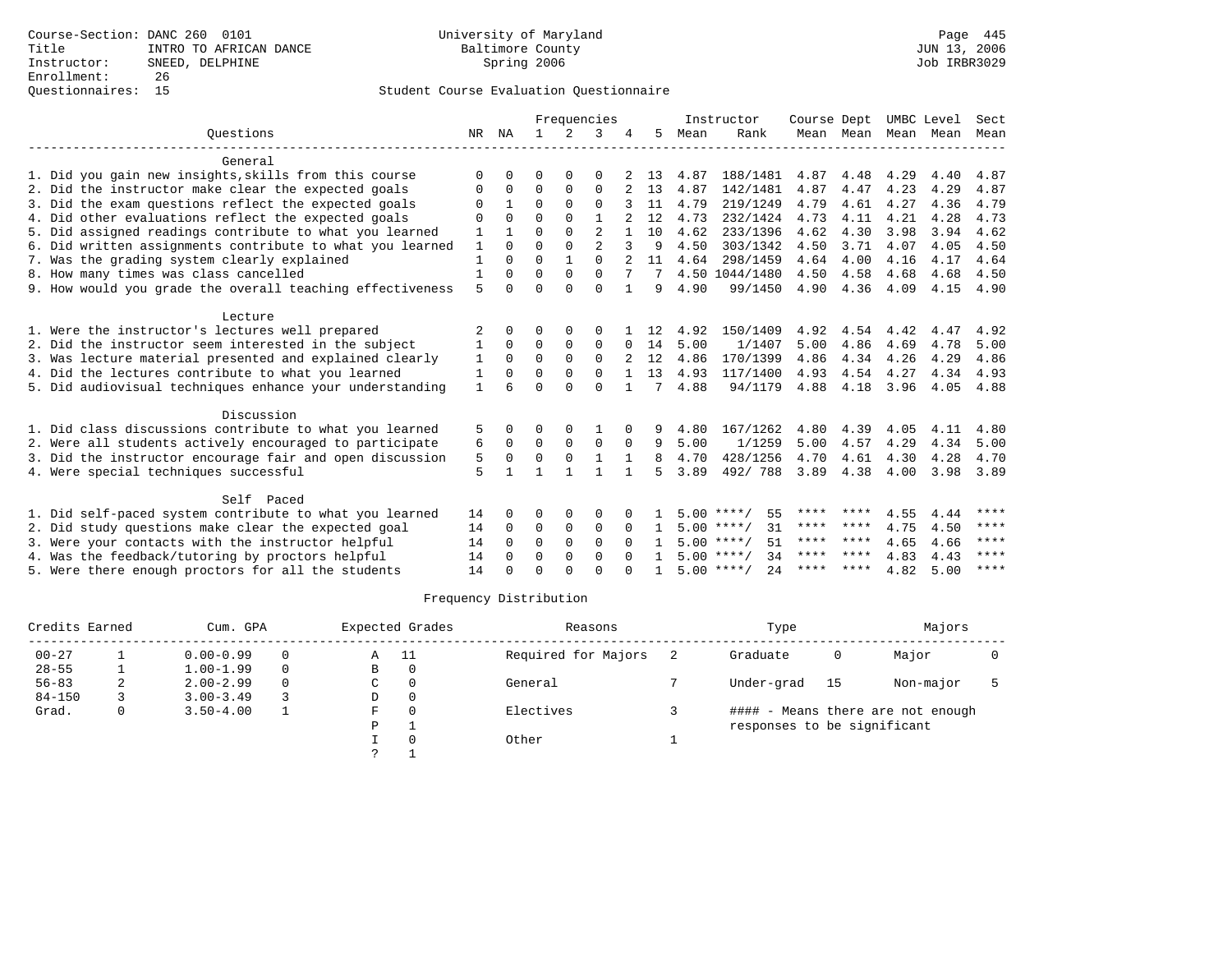|                                                           |          | Frequencies<br>NA<br>2<br>3<br>.5<br>4 |                |             |          |          |          |      | Instructor       | Course Dept |      | UMBC Level |      | Sect        |
|-----------------------------------------------------------|----------|----------------------------------------|----------------|-------------|----------|----------|----------|------|------------------|-------------|------|------------|------|-------------|
| Ouestions                                                 | NR       |                                        |                |             |          |          |          | Mean | Rank             | Mean Mean   |      | Mean       | Mean | Mean        |
| General                                                   |          |                                        |                |             |          |          |          |      |                  |             |      |            |      |             |
| 1. Did you gain new insights, skills from this course     |          |                                        |                |             |          |          |          |      | 3.82 1218/1481   | 3.82        | 4.48 | 4.29       | 4.29 | 3.82        |
| 2. Did the instructor make clear the expected goals       | $\Omega$ | $\Omega$                               |                | $\Omega$    |          |          |          | 4.27 | 801/1481         | 4.27        | 4.47 | 4.23       | 4.23 | 4.27        |
| 4. Did other evaluations reflect the expected goals       |          | 5                                      | $\overline{a}$ | $\Omega$    |          |          | $\cap$   |      | 2.50 1415/1424   | 2.50        | 4.11 | 4.21       | 4.27 | 2.50        |
| 5. Did assigned readings contribute to what you learned   | $\Omega$ | 9                                      |                | $\cap$      |          | $\cap$   | $\Omega$ |      | $2.00$ ****/1396 | $***$ * *   | 4.30 | 3.98       | 4.00 | $* * * * *$ |
| 6. Did written assignments contribute to what you learned | $\Omega$ | 3                                      | ζ              |             |          |          |          |      | 2.13 1339/1342   | 2.13        | 3.71 | 4.07       | 4.12 | 2.13        |
| 7. Was the grading system clearly explained               | $\Omega$ | $\Omega$                               | $\mathfrak{D}$ |             |          | 3        | 3        |      | 3.36 1309/1459   | 3.36        | 4.00 | 4.16       | 4.17 | 3.36        |
| 8. How many times was class cancelled                     |          | $\Omega$                               | $\Omega$       | $\Omega$    |          |          |          |      | 4.36 1139/1480   | 4.36        | 4.58 | 4.68       | 4.65 | 4.36        |
| 9. How would you grade the overall teaching effectiveness | $\Omega$ |                                        |                |             |          |          |          |      | 3.27 1301/1450   | 3.27        | 4.36 | 4.09       | 4.10 | 3.27        |
| Lecture                                                   |          |                                        |                |             |          |          |          |      |                  |             |      |            |      |             |
| 1. Were the instructor's lectures well prepared           |          |                                        |                |             |          |          |          |      | 4.13 1110/1409   | 4.13        | 4.54 | 4.42       | 4.43 | 4.13        |
| 2. Did the instructor seem interested in the subject      |          | $\mathbf{0}$                           | $\Omega$       | $\mathbf 0$ |          |          |          | 4.78 | 785/1407         | 4.78        | 4.86 | 4.69       | 4.67 | 4.78        |
| 3. Was lecture material presented and explained clearly   | 3        | $\Omega$                               |                |             |          |          |          |      | 3.63 1210/1399   | 3.63        | 4.34 | 4.26       | 4.27 | 3.63        |
| 4. Did the lectures contribute to what you learned        | 3        | $\Omega$                               |                | $\Omega$    |          | $\Omega$ | б.       | 4.25 | 867/1400         | 4.25        | 4.54 | 4.27       | 4.28 | 4.25        |
| 5. Did audiovisual techniques enhance your understanding  | 3        |                                        |                |             |          |          | $\cap$   |      | 2.25 1148/1179   | 2.25        | 4.18 | 3.96       | 4.02 | 2.25        |
| Discussion                                                |          |                                        |                |             |          |          |          |      |                  |             |      |            |      |             |
| 1. Did class discussions contribute to what you learned   |          | 0                                      | 0              | $\Omega$    |          |          |          |      | $4.00$ ****/1262 | ****        | 4.39 | 4.05       | 4.14 | ****        |
| 2. Were all students actively encouraged to participate   | 9        | $\Omega$                               |                | $\Omega$    | $\Omega$ | $\Omega$ |          |      | $3.00$ ****/1259 | ****        | 4.57 | 4.29       | 4.34 | ****        |
| 3. Did the instructor encourage fair and open discussion  | 9        |                                        |                |             |          |          |          |      | $3.00$ ****/1256 | ****        | 4.61 | 4.30       | 4.34 | ****        |

| Credits Earned |   | Cum. GPA      |          | Expected Grades |   | Reasons             |   | Type                        |    | Majors                            |  |
|----------------|---|---------------|----------|-----------------|---|---------------------|---|-----------------------------|----|-----------------------------------|--|
| $00 - 27$      |   | $0.00 - 0.99$ | 0        | Α               | b | Required for Majors |   | Graduate                    | 0  | Major                             |  |
| $28 - 55$      | 0 | $1.00 - 1.99$ | $\Omega$ | В               | 2 |                     |   |                             |    |                                   |  |
| $56 - 83$      |   | $2.00 - 2.99$ | $\Omega$ | C               |   | General             |   | Under-grad                  | 11 | Non-major                         |  |
| $84 - 150$     | 2 | $3.00 - 3.49$ |          | D               | 0 |                     |   |                             |    |                                   |  |
| Grad.          | 0 | $3.50 - 4.00$ | 6        | F               |   | Electives           |   |                             |    | #### - Means there are not enough |  |
|                |   |               |          | Ρ               | 2 |                     |   | responses to be significant |    |                                   |  |
|                |   |               |          |                 |   | Other               | 6 |                             |    |                                   |  |
|                |   |               |          |                 |   |                     |   |                             |    |                                   |  |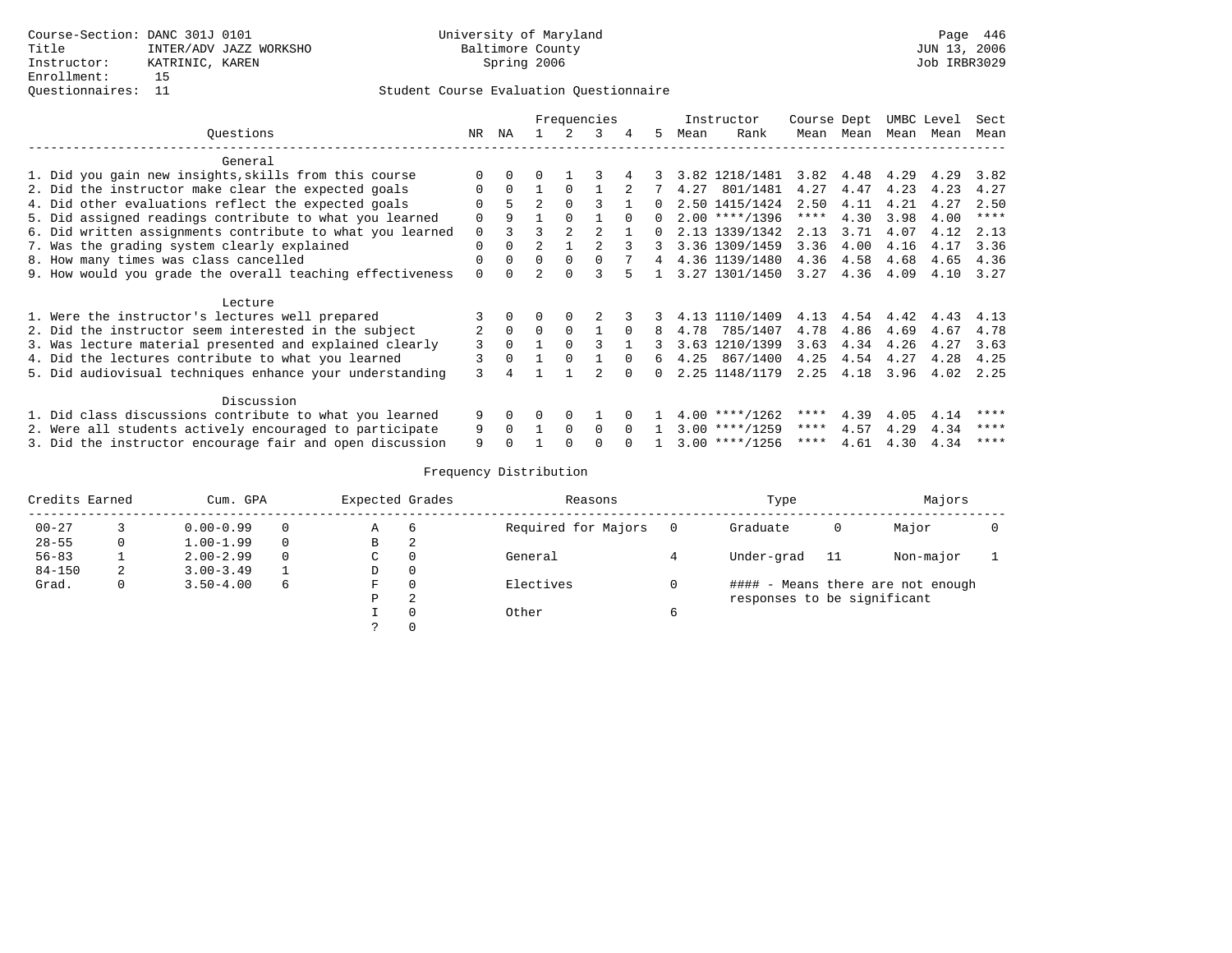|                                                           |          |                | Frequencies |              |              |          |               |      | Instructor       | Course Dept |           | UMBC Level |      | Sect        |
|-----------------------------------------------------------|----------|----------------|-------------|--------------|--------------|----------|---------------|------|------------------|-------------|-----------|------------|------|-------------|
| Ouestions                                                 | NR.      | ΝA             |             |              | 3            | 4        | 5.            | Mean | Rank             | Mean        | Mean      | Mean       | Mean | Mean        |
| General                                                   |          |                |             |              |              |          |               |      |                  |             |           |            |      |             |
| 1. Did you gain new insights, skills from this course     | $\Omega$ |                |             | <sup>0</sup> | <sup>0</sup> |          | 6             | 5.00 | 1/1481           | 5.00        | 4.48 4.29 |            | 4.29 | 5.00        |
| 2. Did the instructor make clear the expected goals       | $\Omega$ | $\Omega$       | $\Omega$    | $\Omega$     | $\Omega$     | $\Omega$ | 6             | 5.00 | 1/1481           | 5.00        | 4.47      | 4.23       | 4.23 | 5.00        |
| 3. Did the exam questions reflect the expected goals      | 0        | 3              | $\Omega$    | $\Omega$     | $\Omega$     | $\Omega$ |               | 5.00 | 1/1249           | 5.00        | 4.61      | 4.27       | 4.28 | 5.00        |
| 4. Did other evaluations reflect the expected goals       |          |                | $\Omega$    | $\Omega$     |              | $\Omega$ |               | 4.33 | 645/1424         | 4.33        | 4.11      | 4.21       | 4.27 | 4.33        |
| 7. Was the grading system clearly explained               |          |                | $\Omega$    |              |              | $\Omega$ | 2             | 3.80 | 1125/1459        | 3.80        | 4.00      | 4.16       | 4.17 | 3.80        |
| 8. How many times was class cancelled                     | O        | $\Omega$       | $\Omega$    | $\Omega$     | $\Omega$     |          | 5             | 4.83 | 797/1480         | 4.83        | 4.58      | 4.68       | 4.65 | 4.83        |
| 9. How would you grade the overall teaching effectiveness | $\Omega$ |                | 0           |              | 0            |          | Б.            | 4.83 | 127/1450         | 4.83        | 4.36      | 4.09       | 4.10 | 4.83        |
| Lecture                                                   |          |                |             |              |              |          |               |      |                  |             |           |            |      |             |
| 1. Were the instructor's lectures well prepared           |          |                |             |              |              |          |               | 5.00 | 1/1409           | 5.00        | 4.54      | 4.42       | 4.43 | 5.00        |
| 2. Did the instructor seem interested in the subject      |          | $\Omega$       | $\Omega$    | $\Omega$     | $\Omega$     | $\Omega$ |               | 5.00 | 1/1407           | 5.00        | 4.86      | 4.69       | 4.67 | 5.00        |
| 3. Was lecture material presented and explained clearly   | 3        | $\Omega$       | $\Omega$    | $\Omega$     |              | $\Omega$ |               | 4.33 | 753/1399         | 4.33        | 4.34      | 4.26       | 4.27 | 4.33        |
| 4. Did the lectures contribute to what you learned        | 3        | $\Omega$       | $\Omega$    | $\Omega$     | $\Omega$     | $\cap$   | $\mathcal{L}$ | 5.00 | 1/1400           | 5.00        | 4.54      | 4.27       | 4.28 | 5.00        |
| 5. Did audiovisual techniques enhance your understanding  | 3        | $\mathfrak{D}$ |             |              |              |          |               | 4.00 | $***/1179$       | ****        | 4.18      | 3.96       | 4.02 | $* * * * *$ |
| Discussion                                                |          |                |             |              |              |          |               |      |                  |             |           |            |      |             |
| 1. Did class discussions contribute to what you learned   | 5        |                | $\Omega$    | $\Omega$     | $\Omega$     |          |               |      | $5.00$ ****/1262 | ****        | 4.39      | 4.05       | 4.14 | ****        |
| 2. Were all students actively encouraged to participate   | 5        | $\Omega$       | $\Omega$    | $\Omega$     | $\Omega$     | $\Omega$ |               |      | $5.00$ ****/1259 | ****        | 4.57      | 4.29       | 4.34 | ****        |
| 3. Did the instructor encourage fair and open discussion  | 5        |                |             |              |              |          |               |      | $5.00$ ****/1256 | ****        | 4.61      | 4.30       | 4.34 | ****        |

| Credits Earned |              | Cum. GPA      |          | Expected Grades |          | Reasons             | Type                        |   | Majors                            |  |
|----------------|--------------|---------------|----------|-----------------|----------|---------------------|-----------------------------|---|-----------------------------------|--|
| $00 - 27$      |              | $0.00 - 0.99$ |          | Α               |          | Required for Majors | Graduate                    | 0 | Major                             |  |
| $28 - 55$      |              | $1.00 - 1.99$ |          | В               |          |                     |                             |   |                                   |  |
| $56 - 83$      |              | $2.00 - 2.99$ | $\Omega$ | C.              | $\Omega$ | General             | Under-grad                  | 6 | Non-major                         |  |
| $84 - 150$     |              | $3.00 - 3.49$ | $\Omega$ | D               | 0        |                     |                             |   |                                   |  |
| Grad.          | $\mathbf{0}$ | $3.50 - 4.00$ |          | F               | $\Omega$ | Electives           |                             |   | #### - Means there are not enough |  |
|                |              |               |          | Ρ               | 0        |                     | responses to be significant |   |                                   |  |
|                |              |               |          |                 | $\Omega$ | Other               |                             |   |                                   |  |
|                |              |               |          |                 | $\Omega$ |                     |                             |   |                                   |  |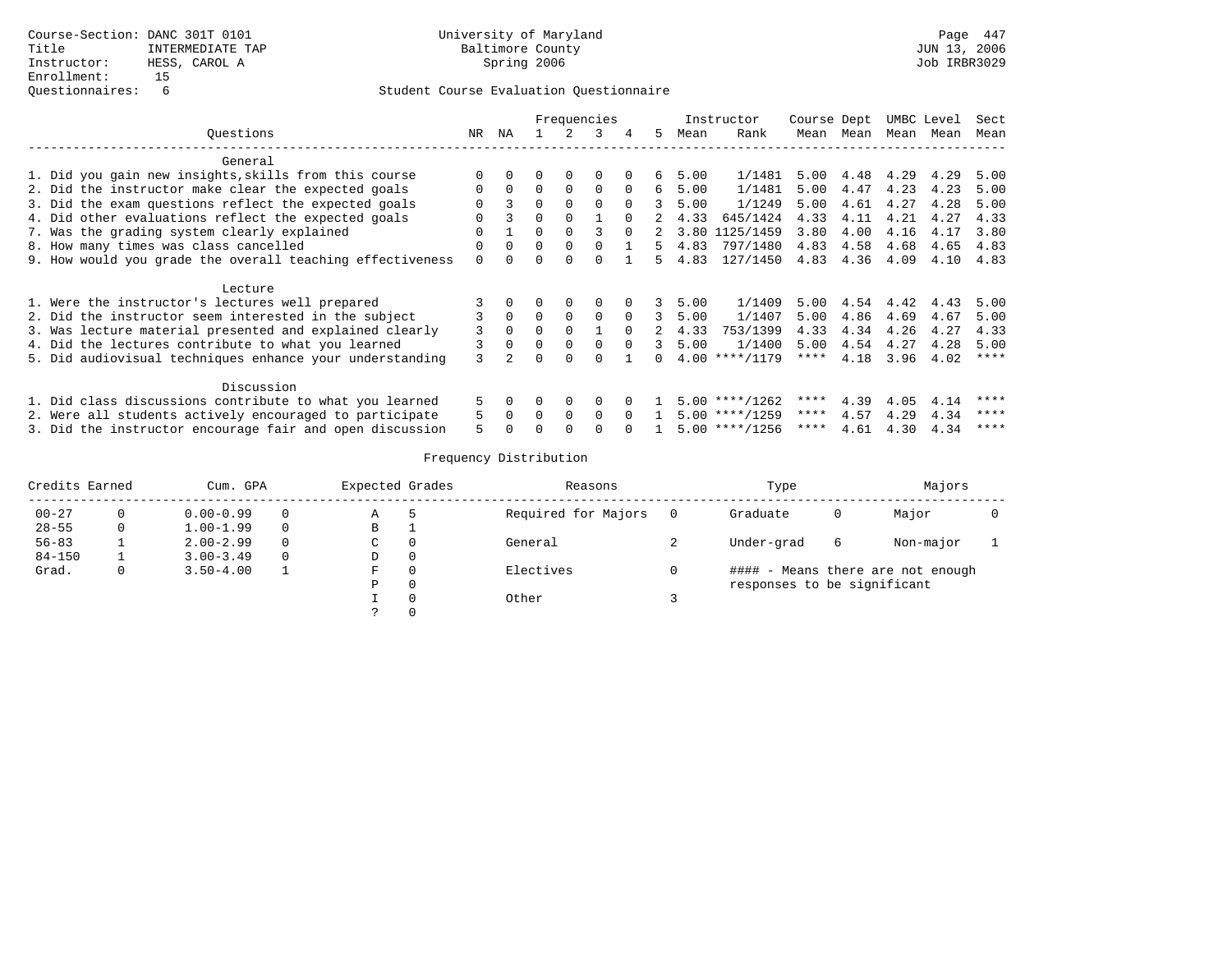|                                                           |                |          |                |                | Frequencies    |          |    |      | Instructor       | Course Dept |      | UMBC Level |      | Sect        |
|-----------------------------------------------------------|----------------|----------|----------------|----------------|----------------|----------|----|------|------------------|-------------|------|------------|------|-------------|
| Ouestions                                                 | NR.            | ΝA       |                |                | 3              | 4        | 5  | Mean | Rank             | Mean        | Mean | Mean       | Mean | Mean        |
| General                                                   |                |          |                |                |                |          |    |      |                  |             |      |            |      |             |
| 1. Did you gain new insights, skills from this course     |                | 0        | U              | $\Omega$       |                |          |    | 4.73 | 328/1481         | 4.73        | 4.48 | 4.29       | 4.29 | 4.73        |
| 2. Did the instructor make clear the expected goals       |                | $\Omega$ | $\Omega$       |                |                |          |    | 4.27 | 801/1481         | 4.27        | 4.47 | 4.23       | 4.23 | 4.27        |
| 3. Did the exam questions reflect the expected goals      |                | 8        | $\Omega$       | $\Omega$       | $\Omega$       | $\Omega$ |    | 5.00 | 1/1249           | 5.00        | 4.61 | 4.27       | 4.28 | 5.00        |
| 4. Did other evaluations reflect the expected goals       | 0              |          | $\overline{a}$ |                | 2              |          |    |      | 3.50 1275/1424   | 3.50        | 4.11 | 4.21       | 4.27 | 3.50        |
| 5. Did assigned readings contribute to what you learned   | 0              | 9        |                | $\Omega$       | 0              |          |    |      | $4.50$ ****/1396 | ****        | 4.30 | 3.98       | 4.00 | $***$ * * * |
| 6. Did written assignments contribute to what you learned | 0              |          |                |                |                |          |    |      | 3.38 1174/1342   | 3.38        | 3.71 | 4.07       | 4.12 | 3.38        |
| 7. Was the grading system clearly explained               | 0              |          |                | $\overline{2}$ |                |          |    |      | 3.50 1256/1459   | 3.50        | 4.00 | 4.16       | 4.17 | 3.50        |
| 8. How many times was class cancelled                     | 0              | $\Omega$ | $\Omega$       | $\Omega$       | $\Omega$       | 8        | 3  |      | 4.27 1200/1480   | 4.27        | 4.58 | 4.68       | 4.65 | 4.27        |
| 9. How would you grade the overall teaching effectiveness |                |          |                |                | U              |          |    | 4.70 | 196/1450         | 4.70        | 4.36 | 4.09       | 4.10 | 4.70        |
|                                                           |                |          |                |                |                |          |    |      |                  |             |      |            |      |             |
| Lecture                                                   |                |          |                |                |                |          |    |      |                  |             |      |            |      |             |
| 1. Were the instructor's lectures well prepared           |                |          |                |                |                |          |    | 4.60 | 648/1409         | 4.60        | 4.54 | 4.42       | 4.43 | 4.60        |
| 2. Did the instructor seem interested in the subject      |                | $\Omega$ | $\Omega$       | 0              | $\Omega$       |          | 9  | 4.90 | 500/1407         | 4.90        | 4.86 | 4.69       | 4.67 | 4.90        |
| 3. Was lecture material presented and explained clearly   |                | $\Omega$ | $\Omega$       | $\Omega$       | $\mathfrak{D}$ |          | 6  | 4.40 | 683/1399         | 4.40        | 4.34 | 4.26       | 4.27 | 4.40        |
| 4. Did the lectures contribute to what you learned        |                | $\Omega$ | $\Omega$       |                |                |          | б. | 4.30 | 829/1400         | 4.30        | 4.54 | 4.27       | 4.28 | 4.30        |
| 5. Did audiovisual techniques enhance your understanding  | $\mathfrak{D}$ | 6        |                |                |                |          |    | 4.33 | 384/1179         | 4.33        | 4.18 | 3.96       | 4.02 | 4.33        |
|                                                           |                |          |                |                |                |          |    |      |                  |             |      |            |      |             |
| Discussion                                                |                |          |                |                |                |          |    |      |                  |             |      |            |      |             |
| 1. Did class discussions contribute to what you learned   |                | 0        |                |                | $\Omega$       |          |    | 3.50 | 995/1262         | 3.50        | 4.39 | 4.05       | 4.14 | 3.50        |
| 2. Were all students actively encouraged to participate   |                | $\Omega$ |                |                | $\Omega$       |          |    | 3.25 | 1144/1259        | 3.25        | 4.57 | 4.29       | 4.34 | 3.25        |
| 3. Did the instructor encourage fair and open discussion  | 6              |          |                |                | 0              |          |    | 4.20 | 809/1256         | 4.20        | 4.61 | 4.30       | 4.34 | 4.20        |
| 4. Were special techniques successful                     | 6              |          |                |                |                |          |    | 4.00 | 394/788          | 4.00        | 4.38 | 4.00       | 4.07 | 4.00        |

| Credits Earned |          | Cum. GPA      |          | Expected Grades |              | Reasons             |   | Type                        |     | Majors                            |  |
|----------------|----------|---------------|----------|-----------------|--------------|---------------------|---|-----------------------------|-----|-----------------------------------|--|
| $00 - 27$      | 2        | $0.00 - 0.99$ | $\Omega$ | Α               |              | Required for Majors |   | Graduate                    | 0   | Major                             |  |
| $28 - 55$      | 2        | $1.00 - 1.99$ | $\Omega$ | В               | 3            |                     |   |                             |     |                                   |  |
| $56 - 83$      |          | $2.00 - 2.99$ |          | С               | 0            | General             |   | Under-grad                  | -11 | Non-major                         |  |
| $84 - 150$     | $\Omega$ | $3.00 - 3.49$ |          | D               | 0            |                     |   |                             |     |                                   |  |
| Grad.          | 0        | $3.50 - 4.00$ | 6        | F               | $\mathbf{0}$ | Electives           |   |                             |     | #### - Means there are not enough |  |
|                |          |               |          | Ρ               | $\mathbf{0}$ |                     |   | responses to be significant |     |                                   |  |
|                |          |               |          |                 | 0            | Other               | 8 |                             |     |                                   |  |
|                |          |               |          |                 | 0            |                     |   |                             |     |                                   |  |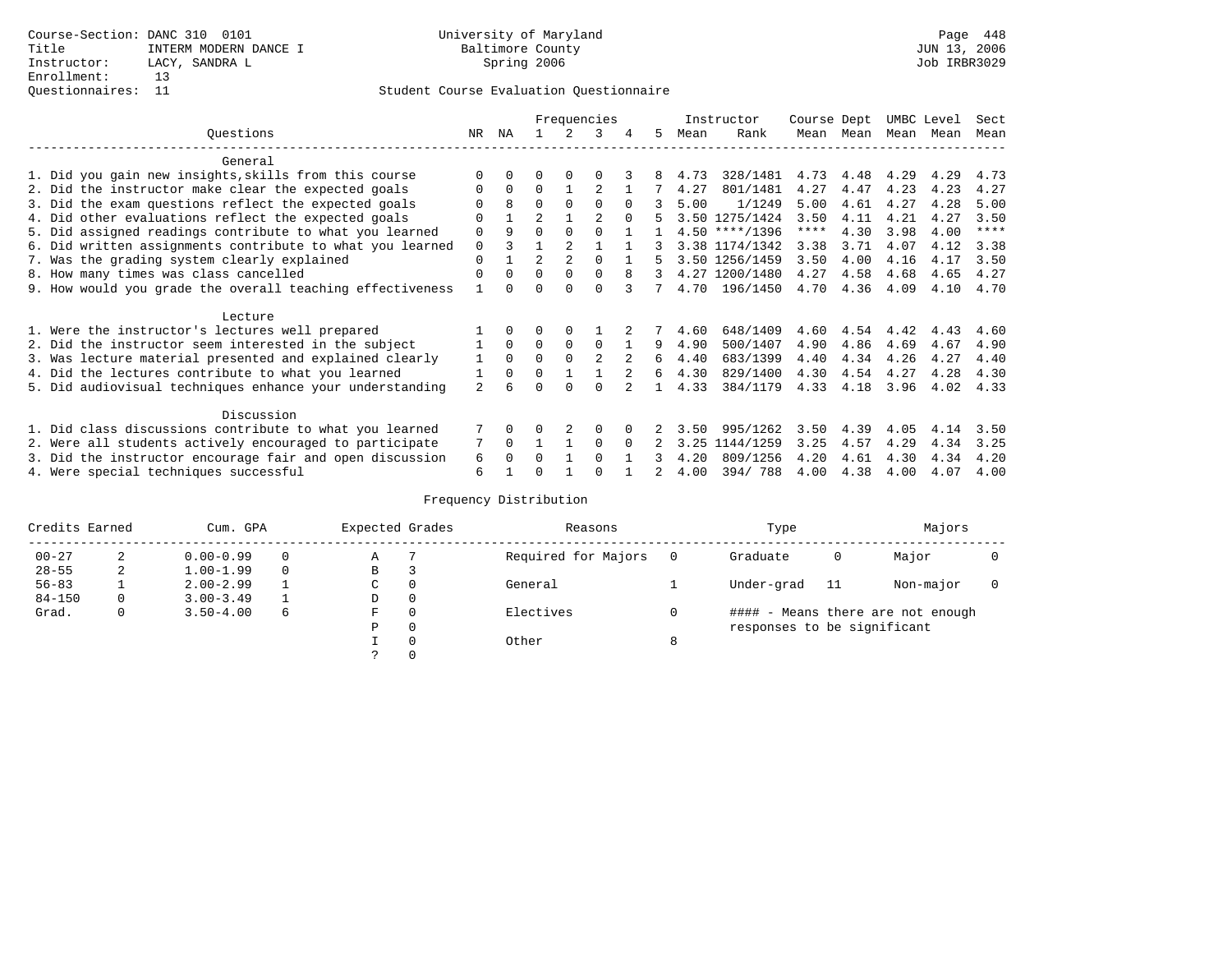|                                                           |             |          |          |          | Frequencies |          |          |      | Instructor       | Course Dept |           |      | UMBC Level | Sect        |
|-----------------------------------------------------------|-------------|----------|----------|----------|-------------|----------|----------|------|------------------|-------------|-----------|------|------------|-------------|
| Questions                                                 | NR          | ΝA       |          |          | 3           |          | 5.       | Mean | Rank             |             | Mean Mean | Mean | Mean       | Mean        |
| General                                                   |             |          |          |          |             |          |          |      |                  |             |           |      |            |             |
| 1. Did you gain new insights, skills from this course     | $\Omega$    |          | 0        | 0        |             |          |          |      | 4.00 1069/1481   | 4.00        | 4.48      | 4.29 | 4.29       | 4.00        |
| 2. Did the instructor make clear the expected goals       | $\Omega$    | $\Omega$ | $\Omega$ | $\Omega$ |             |          |          |      | 4.00 1000/1481   | 4.00        | 4.47      | 4.23 | 4.23       | 4.00        |
| 3. Did the exam questions reflect the expected goals      |             | 3        | $\Omega$ | $\cap$   |             |          |          | 4.00 | 893/1249         | 4.00        | 4.61      | 4.27 | 4.28       | 4.00        |
| 4. Did other evaluations reflect the expected goals       |             |          | $\Omega$ |          |             |          |          | 4.50 | 437/1424         | 4.50        | 4.11      | 4.21 | 4.27       | 4.50        |
| 5. Did assigned readings contribute to what you learned   | $\Omega$    |          |          |          |             | $\cap$   |          | 5.00 | $***/1396$       | ****        | 4.30      | 3.98 | 4.00       | $***$ * * * |
| 6. Did written assignments contribute to what you learned | $\mathbf 0$ | $\Omega$ | $\Omega$ |          |             |          |          |      | 3.60 1071/1342   | 3.60        | 3.71      | 4.07 | 4.12       | 3.60        |
| 7. Was the grading system clearly explained               | $\Omega$    | 0        | $\Omega$ |          |             |          |          | 4.00 | 961/1459         | 4.00        | 4.00      | 4.16 | 4.17       | 4.00        |
| 8. How many times was class cancelled                     | $\Omega$    | $\Omega$ | $\Omega$ | $\Omega$ | $\Omega$    | 5        | $\Omega$ |      | 4.00 1349/1480   | 4.00        | 4.58      | 4.68 | 4.65       | 4.00        |
| 9. How would you grade the overall teaching effectiveness |             |          | $\Omega$ |          |             |          |          | 4.25 | 630/1450         | 4.25        | 4.36      | 4.09 | 4.10       | 4.25        |
| Lecture                                                   |             |          |          |          |             |          |          |      |                  |             |           |      |            |             |
| 1. Were the instructor's lectures well prepared           |             |          | 0        | $\Omega$ |             | 0        |          |      | 4.00 1152/1409   | 4.00        | 4.54      | 4.42 | 4.43       | 4.00        |
| 2. Did the instructor seem interested in the subject      |             | $\Omega$ | $\Omega$ | $\Omega$ | $\Omega$    |          |          |      | 4.50 1107/1407   | 4.50        | 4.86      | 4.69 | 4.67       | 4.50        |
| 3. Was lecture material presented and explained clearly   | 3           | $\Omega$ | $\Omega$ |          |             |          |          |      | 4.00 1002/1399   | 4.00        | 4.34      | 4.26 | 4.27       | 4.00        |
| 4. Did the lectures contribute to what you learned        | 3           |          | U        |          |             |          |          | 4.50 | 591/1400         | 4.50        | 4.54      | 4.27 | 4.28       | 4.50        |
| Discussion                                                |             |          |          |          |             |          |          |      |                  |             |           |      |            |             |
| 1. Did class discussions contribute to what you learned   | 4           | $\Omega$ | O        | $\Omega$ | $\Omega$    |          |          |      | $4.00$ ****/1262 | ****        | 4.39      | 4.05 | 4.14       | ****        |
| 2. Were all students actively encouraged to participate   | 4           | $\Omega$ | $\Omega$ | $\Omega$ |             | $\Omega$ | n.       |      | $3.00$ ****/1259 | $***$ * * * | 4.57      | 4.29 | 4.34       | ****        |
| 3. Did the instructor encourage fair and open discussion  | 4           |          |          |          |             |          | n.       |      | $1.00$ ****/1256 | ****        | 4.61      | 4.30 | 4.34       | ****        |

| Credits Earned |   | Cum. GPA      |   | Expected Grades |          | Reasons             |          | Type                        |   | Majors                            |  |
|----------------|---|---------------|---|-----------------|----------|---------------------|----------|-----------------------------|---|-----------------------------------|--|
| $00 - 27$      |   | $0.00 - 0.99$ |   | Α               |          | Required for Majors | $\Omega$ | Graduate                    | 0 | Major                             |  |
| $28 - 55$      |   | $1.00 - 1.99$ |   | В               |          |                     |          |                             |   |                                   |  |
| $56 - 83$      |   | $2.00 - 2.99$ |   | C               | 0        | General             |          | Under-grad                  | 5 | Non-major                         |  |
| $84 - 150$     | 0 | $3.00 - 3.49$ |   | D               | 0        |                     |          |                             |   |                                   |  |
| Grad.          | 0 | $3.50 - 4.00$ | 4 | F               | $\Omega$ | Electives           |          |                             |   | #### - Means there are not enough |  |
|                |   |               |   | Ρ               | 0        |                     |          | responses to be significant |   |                                   |  |
|                |   |               |   |                 | $\Omega$ | Other               |          |                             |   |                                   |  |
|                |   |               |   |                 |          |                     |          |                             |   |                                   |  |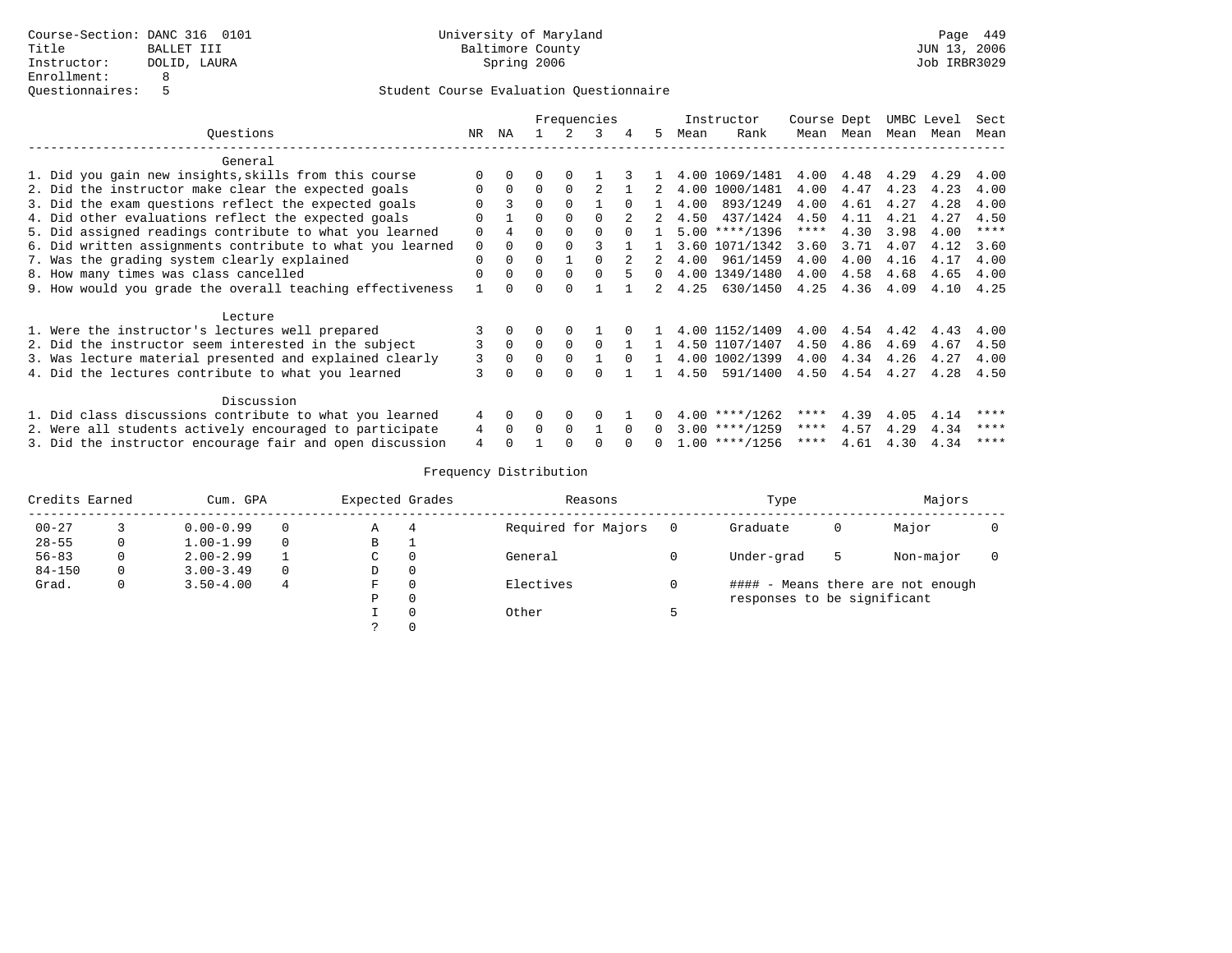|                                                           |                |                |                | Frequencies    |                |          |    |      | Instructor       | Course Dept |           | UMBC Level |      | Sect        |
|-----------------------------------------------------------|----------------|----------------|----------------|----------------|----------------|----------|----|------|------------------|-------------|-----------|------------|------|-------------|
| Ouestions                                                 | NR             | ΝA             |                | 2.             | 3              | 4        | 5. | Mean | Rank             |             | Mean Mean | Mean Mean  |      | Mean        |
| General                                                   |                |                |                |                |                |          |    |      |                  |             |           |            |      |             |
| 1. Did you gain new insights, skills from this course     |                | $\Omega$       | $\Omega$       | $\Omega$       |                |          |    | 4.31 | 780/1481         | 4.31        | 4.48      | 4.29       | 4.29 | 4.31        |
| 2. Did the instructor make clear the expected goals       |                | $\Omega$       | $\Omega$       | $\Omega$       | $\Omega$       |          | 4  | 4.33 | 736/1481         | 4.33        | 4.47      | 4.23       | 4.23 | 4.33        |
| 3. Did the exam questions reflect the expected goals      |                | 11             | $\Omega$       | $\Omega$       | $\Omega$       | $\Omega$ |    |      | $5.00$ ****/1249 | ****        | 4.61      | 4.27       | 4.28 | $***$ * * * |
| 4. Did other evaluations reflect the expected goals       |                | 4              |                | $\mathfrak{D}$ |                |          |    |      | 3.44 1288/1424   | 3.44        | 4.11      | 4.21       | 4.27 | 3.44        |
| 5. Did assigned readings contribute to what you learned   | $\Omega$       | 11             |                | $\Omega$       | <sup>0</sup>   |          |    |      | $3.00$ ****/1396 | ****        | 4.30      | 3.98       | 4.00 | $***$ * * * |
| 6. Did written assignments contribute to what you learned | $\Omega$       | 3              | $\mathfrak{D}$ | $\mathfrak{D}$ |                | 4        |    |      | 3.00 1269/1342   | 3.00        | 3.71      | 4.07       | 4.12 | 3.00        |
| 7. Was the grading system clearly explained               | $\Omega$       |                |                |                |                |          |    |      | 3.60 1228/1459   | 3.60        | 4.00      | 4.16       | 4.17 | 3.60        |
| 8. How many times was class cancelled                     | 0              | $\Omega$       | $\Omega$       | $\Omega$       | <sup>0</sup>   | 12.      |    |      | 4.08 1331/1480   | 4.08        | 4.58      | 4.68       | 4.65 | 4.08        |
| 9. How would you grade the overall teaching effectiveness | $\overline{a}$ | $\cap$         | U              | $\Omega$       | O              | 10       |    | 4.09 | 786/1450         | 4.09        | 4.36      | 4.09       | 4.10 | 4.09        |
| Lecture                                                   |                |                |                |                |                |          |    |      |                  |             |           |            |      |             |
| 1. Were the instructor's lectures well prepared           |                |                |                |                |                |          |    | 4.40 | 891/1409         | 4.40        | 4.54      | 4.42       | 4.43 | 4.40        |
| 2. Did the instructor seem interested in the subject      |                | $\Omega$       | $\Omega$       | $\Omega$       |                |          | 10 | 4.75 | 823/1407         | 4.75        | 4.86      | 4.69       | 4.67 | 4.75        |
| 3. Was lecture material presented and explained clearly   | 2              | $\Omega$       | $\Omega$       | $\Omega$       | $\mathfrak{D}$ | 4        | 5  | 4.27 | 810/1399         | 4.27        | 4.34      | 4.26       | 4.27 | 4.27        |
| 4. Did the lectures contribute to what you learned        |                | $\mathbf 0$    | 0              |                |                | 4        | 6  | 4.25 | 867/1400         | 4.25        | 4.54      | 4.27       | 4.28 | 4.25        |
| 5. Did audiovisual techniques enhance your understanding  | $\overline{a}$ | 10             |                |                |                |          |    |      | $5.00$ ****/1179 | ****        | 4.18      | 3.96       | 4.02 | $***$ * * * |
| Discussion                                                |                |                |                |                |                |          |    |      |                  |             |           |            |      |             |
|                                                           |                |                |                |                |                |          |    |      |                  | ****        |           |            |      | ****        |
| 1. Did class discussions contribute to what you learned   | 10             | $\Omega$       | 0              | $\Omega$       |                |          |    |      | $4.33$ ****/1262 | $***$ * *   | 4.39      | 4.05       | 4.14 | ****        |
| 2. Were all students actively encouraged to participate   | 10             | $\Omega$       | 0              | $\mathbf 0$    | $\Omega$       |          |    |      | $4.67$ ****/1259 | ****        | 4.57      | 4.29       | 4.34 | ****        |
| 3. Did the instructor encourage fair and open discussion  | 10             | $\Omega$       | 0              | $\Omega$       | <sup>0</sup>   |          |    |      | $5.00$ ****/1256 | ****        | 4.61      | 4.30       | 4.34 | ****        |
| 4. Were special techniques successful                     | 10             | $\mathfrak{D}$ | U              |                |                |          |    |      | $5.00$ ****/ 788 |             | 4.38      | 4.00       | 4.07 |             |

| Credits Earned |   | Cum. GPA      |   | Expected Grades |          | Reasons             |    | Type                        |    | Majors                            |  |
|----------------|---|---------------|---|-----------------|----------|---------------------|----|-----------------------------|----|-----------------------------------|--|
| $00 - 27$      |   | $0.00 - 0.99$ |   | Α               | 9        | Required for Majors |    | Graduate                    | 0  | Major                             |  |
| $28 - 55$      |   | $1.00 - 1.99$ |   | B               | 2        |                     |    |                             |    |                                   |  |
| $56 - 83$      | 2 | $2.00 - 2.99$ |   | C               | 0        | General             |    | Under-grad                  | 13 | Non-major                         |  |
| $84 - 150$     | 2 | $3.00 - 3.49$ |   | D               | 0        |                     |    |                             |    |                                   |  |
| Grad.          | 0 | $3.50 - 4.00$ | 6 | F               | 0        | Electives           |    |                             |    | #### - Means there are not enough |  |
|                |   |               |   | Ρ               | 0        |                     |    | responses to be significant |    |                                   |  |
|                |   |               |   |                 | $\Omega$ | Other               | 10 |                             |    |                                   |  |
|                |   |               |   | っ               |          |                     |    |                             |    |                                   |  |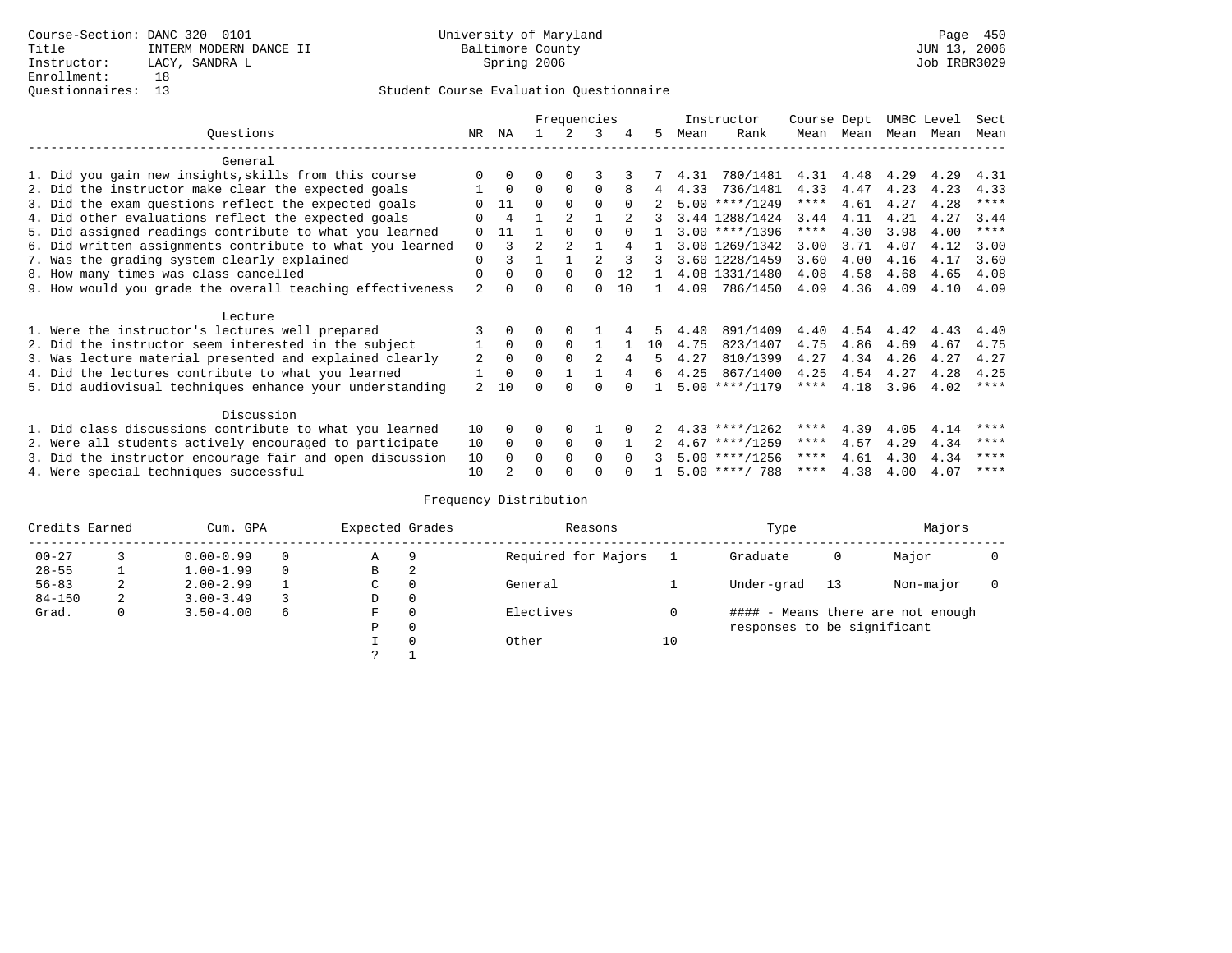|                                                           |             |                |                |          | Frequencies   |          |    |      | Instructor       | Course Dept |      | UMBC Level |      | Sect        |
|-----------------------------------------------------------|-------------|----------------|----------------|----------|---------------|----------|----|------|------------------|-------------|------|------------|------|-------------|
| Ouestions                                                 | NR.         | ΝA             |                |          | 3             |          | 5. | Mean | Rank             | Mean        | Mean | Mean       | Mean | Mean        |
| General                                                   |             |                |                |          |               |          |    |      |                  |             |      |            |      |             |
| 1. Did you gain new insights, skills from this course     |             | $\Omega$       |                |          |               |          |    |      | 3.56 1341/1481   | 3.56        | 4.48 | 4.29       | 4.29 | 3.56        |
| 2. Did the instructor make clear the expected goals       | O           | $\Omega$       | $\Omega$       |          |               |          |    |      | 3.67 1253/1481   | 3.67        | 4.47 | 4.23       | 4.23 | 3.67        |
| 3. Did the exam questions reflect the expected goals      |             | 3              |                | 2        |               | $\Omega$ |    |      | 3.00 1193/1249   | 3.00        | 4.61 | 4.27       | 4.28 | 3.00        |
| 4. Did other evaluations reflect the expected goals       | O           | $\mathfrak{D}$ | $\Omega$       | $\Omega$ |               |          | 3  | 4.00 | 959/1424         | 4.00        | 4.11 | 4.21       | 4.27 | 4.00        |
| 5. Did assigned readings contribute to what you learned   | $\mathbf 0$ | 6              |                | $\Omega$ | $\Omega$      | $\Omega$ |    | 3.67 | 985/1396         | 3.67        | 4.30 | 3.98       | 4.00 | 3.67        |
| 6. Did written assignments contribute to what you learned | 1           |                | $\Omega$       |          |               | $\cap$   |    |      | $5.00$ ****/1342 | $***$ * *   | 3.71 | 4.07       | 4.12 | $* * * * *$ |
| 7. Was the grading system clearly explained               | $\Omega$    | 4              |                |          |               | $\Omega$ |    |      | 3.20 1348/1459   | 3.20        | 4.00 | 4.16       | 4.17 | 3.20        |
| 8. How many times was class cancelled                     | $\Omega$    | $\Omega$       | $\Omega$       | $\Omega$ | $\cap$        | २        | 6  |      | 4.67 951/1480    | 4.67        | 4.58 | 4.68       | 4.65 | 4.67        |
| 9. How would you grade the overall teaching effectiveness |             | $\cap$         | ∩              |          |               |          |    |      | 3.63 1179/1450   | 3.63        | 4.36 | 4.09       | 4.10 | 3.63        |
| Lecture                                                   |             |                |                |          |               |          |    |      |                  |             |      |            |      |             |
| 1. Were the instructor's lectures well prepared           |             |                |                |          |               |          |    |      | 3.25 1338/1409   | 3.25        | 4.54 | 4.42       | 4.43 | 3.25        |
| 2. Did the instructor seem interested in the subject      |             | $\Omega$       | $\Omega$       | $\Omega$ |               |          |    |      | 4.25 1257/1407   | 4.25        | 4.86 | 4.69       | 4.67 | 4.25        |
| 3. Was lecture material presented and explained clearly   | 5           | $\Omega$       | $\Omega$       |          | $\mathcal{D}$ | $\cap$   |    |      | 3.25 1294/1399   | 3.25        | 4.34 | 4.26       | 4.27 | 3.25        |
| 4. Did the lectures contribute to what you learned        |             | $\Omega$       | $\mathfrak{D}$ |          |               | $\cap$   |    |      | 2.25 1387/1400   | 2.25        | 4.54 | 4.27       | 4.28 | 2.25        |
| 5. Did audiovisual techniques enhance your understanding  | 5           |                |                |          |               |          |    |      | $4.00$ ****/1179 | $***$ * * * | 4.18 | 3.96       | 4.02 | $* * * * *$ |
| Discussion                                                |             |                |                |          |               |          |    |      |                  |             |      |            |      |             |
| 1. Did class discussions contribute to what you learned   | 4           | $\Omega$       | U              |          |               |          |    | 4.00 | 708/1262         | 4.00        | 4.39 | 4.05       | 4.14 | 4.00        |
| 2. Were all students actively encouraged to participate   | 4           | $\Omega$       | $\Omega$       | $\Omega$ | 0             | $\Omega$ | 5. | 5.00 | 1/1259           | 5.00        | 4.57 | 4.29       | 4.34 | 5.00        |
| 3. Did the instructor encourage fair and open discussion  | 4           | $\Omega$       | 0              | $\Omega$ | $\Omega$      | $\Omega$ |    | 5.00 | 1/1256           | 5.00        | 4.61 | 4.30       | 4.34 | 5.00        |
| 4. Were special techniques successful                     | 4           |                |                |          |               |          |    | 4.00 | 394/788          | 4.00        | 4.38 | 4.00       | 4.07 | 4.00        |

| Credits Earned |   | Cum. GPA      |   | Expected Grades |          | Reasons             | Type                        |   | Majors                            |  |
|----------------|---|---------------|---|-----------------|----------|---------------------|-----------------------------|---|-----------------------------------|--|
| $00 - 27$      |   | $0.00 - 0.99$ |   | Α               |          | Required for Majors | Graduate                    | 0 | Major                             |  |
| $28 - 55$      | 0 | $1.00 - 1.99$ |   | B               | 0        |                     |                             |   |                                   |  |
| $56 - 83$      |   | $2.00 - 2.99$ |   | C               | 0        | General             | Under-grad                  | 9 | Non-major                         |  |
| $84 - 150$     |   | $3.00 - 3.49$ | 2 | D               | 0        |                     |                             |   |                                   |  |
| Grad.          | 0 | $3.50 - 4.00$ | 2 | F               | 0        | Electives           |                             |   | #### - Means there are not enough |  |
|                |   |               |   | Ρ               | 0        |                     | responses to be significant |   |                                   |  |
|                |   |               |   |                 | $\Omega$ | Other               |                             |   |                                   |  |
|                |   |               |   | っ               |          |                     |                             |   |                                   |  |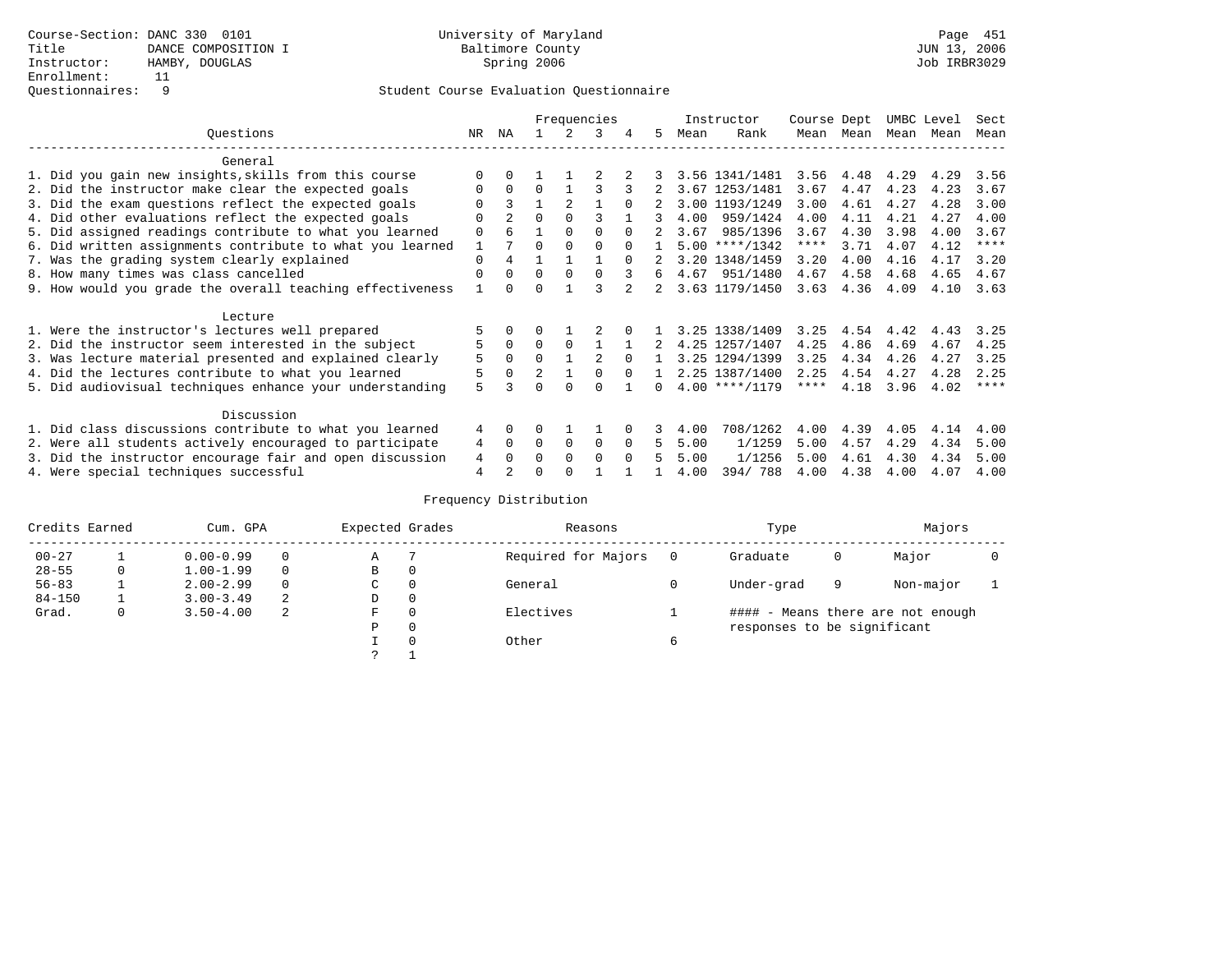## Questionnaires: 10 Student Course Evaluation Questionnaire

|                                                           |             |             |          |             | Frequencies |          |    |      | Instructor       | Course Dept |      | UMBC Level |      | Sect        |
|-----------------------------------------------------------|-------------|-------------|----------|-------------|-------------|----------|----|------|------------------|-------------|------|------------|------|-------------|
| Questions                                                 | NR          | ΝA          |          |             |             | 4        | 5  | Mean | Rank             | Mean        | Mean | Mean       | Mean | Mean        |
| General                                                   |             |             |          |             |             |          |    |      |                  |             |      |            |      |             |
| 1. Did you gain new insights, skills from this course     |             |             | 0        |             |             |          |    | 4.50 | 549/1481         | 4.50        | 4.48 | 4.29       | 4.29 | 4.50        |
| 2. Did the instructor make clear the expected goals       |             | $\Omega$    | $\Omega$ | $\Omega$    | $\Omega$    |          | 8  | 4.80 | 183/1481         | 4.80        | 4.47 | 4.23       | 4.23 | 4.80        |
| 3. Did the exam questions reflect the expected goals      |             |             | 0        | $\Omega$    | $\Omega$    | $\Omega$ | 3  | 5.00 | 1/1249           | 5.00        | 4.61 | 4.27       | 4.28 | 5.00        |
| 4. Did other evaluations reflect the expected goals       | $\Omega$    | 4           | $\Omega$ |             | $\Omega$    |          | 4  | 4.33 | 645/1424         | 4.33        | 4.11 | 4.21       | 4.27 | 4.33        |
| 5. Did assigned readings contribute to what you learned   | $\mathbf 0$ | R           | $\Omega$ |             |             | $\cap$   |    | 5.00 | $***/1396$       | $***$ * * * | 4.30 | 3.98       | 4.00 | $***$ * * * |
| 6. Did written assignments contribute to what you learned |             |             | 0        |             |             |          |    | 4.00 | 755/1342         | 4.00        | 3.71 | 4.07       | 4.12 | 4.00        |
| 7. Was the grading system clearly explained               |             |             | $\Omega$ | $\Omega$    |             |          | б. | 5.00 | 1/1459           | 5.00        | 4.00 | 4.16       | 4.17 | 5.00        |
| 8. How many times was class cancelled                     | $\Omega$    | $\Omega$    | $\Omega$ | $\Omega$    | $\Omega$    | $\cap$   | 10 | 5.00 | 1/1480           | 5.00        | 4.58 | 4.68       | 4.65 | 5.00        |
| 9. How would you grade the overall teaching effectiveness | 3           | n.          |          |             | U           |          | 5  | 4.71 | 184/1450         | 4.71        | 4.36 | 4.09       | 4.10 | 4.71        |
| Lecture                                                   |             |             |          |             |             |          |    |      |                  |             |      |            |      |             |
| 1. Were the instructor's lectures well prepared           |             |             |          |             |             |          |    | 4.33 | 968/1409         | 4.33        | 4.54 | 4.42       | 4.43 | 4.33        |
| 2. Did the instructor seem interested in the subject      |             | $\mathbf 0$ | $\Omega$ | $\mathbf 0$ | 0           | $\Omega$ | 3  | 5.00 | 1/1407           | 5.00        | 4.86 | 4.69       | 4.67 | 5.00        |
| 3. Was lecture material presented and explained clearly   | 7           | $\Omega$    | 0        |             | $\Omega$    |          |    | 4.67 | 376/1399         | 4.67        | 4.34 | 4.26       | 4.27 | 4.67        |
| 4. Did the lectures contribute to what you learned        |             | $\Omega$    | $\Omega$ | $\Omega$    | $\Omega$    |          |    | 4.67 | 421/1400         | 4.67        | 4.54 | 4.27       | 4.28 | 4.67        |
| 5. Did audiovisual techniques enhance your understanding  | 7           |             |          |             |             |          |    |      | $4.00$ ****/1179 | $***$ * *   | 4.18 | 3.96       | 4.02 | $* * * * *$ |
| Discussion                                                |             |             |          |             |             |          |    |      |                  |             |      |            |      |             |
| 1. Did class discussions contribute to what you learned   | 6           | 0           | 0        | $\Omega$    | $\Omega$    |          |    | 5.00 | 1/1262           | 5.00        | 4.39 | 4.05       | 4.14 | 5.00        |
| 2. Were all students actively encouraged to participate   | 6           | $\Omega$    | $\Omega$ | $\Omega$    | $\Omega$    |          | 3  | 4.75 | 358/1259         | 4.75        | 4.57 | 4.29       | 4.34 | 4.75        |
| 3. Did the instructor encourage fair and open discussion  | 6           |             | O        | $\Omega$    | $\Omega$    |          |    | 4.75 | 357/1256         | 4.75        | 4.61 | 4.30       | 4.34 | 4.75        |
| 4. Were special techniques successful                     | 6           |             |          |             |             |          |    | 5.00 | 1/788            | 5.00        | 4.38 | 4.00       | 4.07 | 5.00        |

| Credits Earned |   | Cum. GPA      |          | Expected Grades |          | Reasons             |          | Type                        |    | Majors                            |  |
|----------------|---|---------------|----------|-----------------|----------|---------------------|----------|-----------------------------|----|-----------------------------------|--|
| $00 - 27$      |   | $0.00 - 0.99$ |          | Α               |          | Required for Majors | $\Omega$ | Graduate                    | 0  | Major                             |  |
| $28 - 55$      | 2 | $1.00 - 1.99$ |          | В               | ÷        |                     |          |                             |    |                                   |  |
| $56 - 83$      | 0 | $2.00 - 2.99$ |          | $\sim$<br>◡     | 0        | General             |          | Under-grad                  | 10 | Non-major                         |  |
| $84 - 150$     | 2 | $3.00 - 3.49$ | $\Omega$ | D               | 0        |                     |          |                             |    |                                   |  |
| Grad.          | 0 | $3.50 - 4.00$ | 4        | F               | 0        | Electives           |          |                             |    | #### - Means there are not enough |  |
|                |   |               |          | Ρ               | 0        |                     |          | responses to be significant |    |                                   |  |
|                |   |               |          |                 | $\Omega$ | Other               | 6        |                             |    |                                   |  |
|                |   |               |          |                 |          |                     |          |                             |    |                                   |  |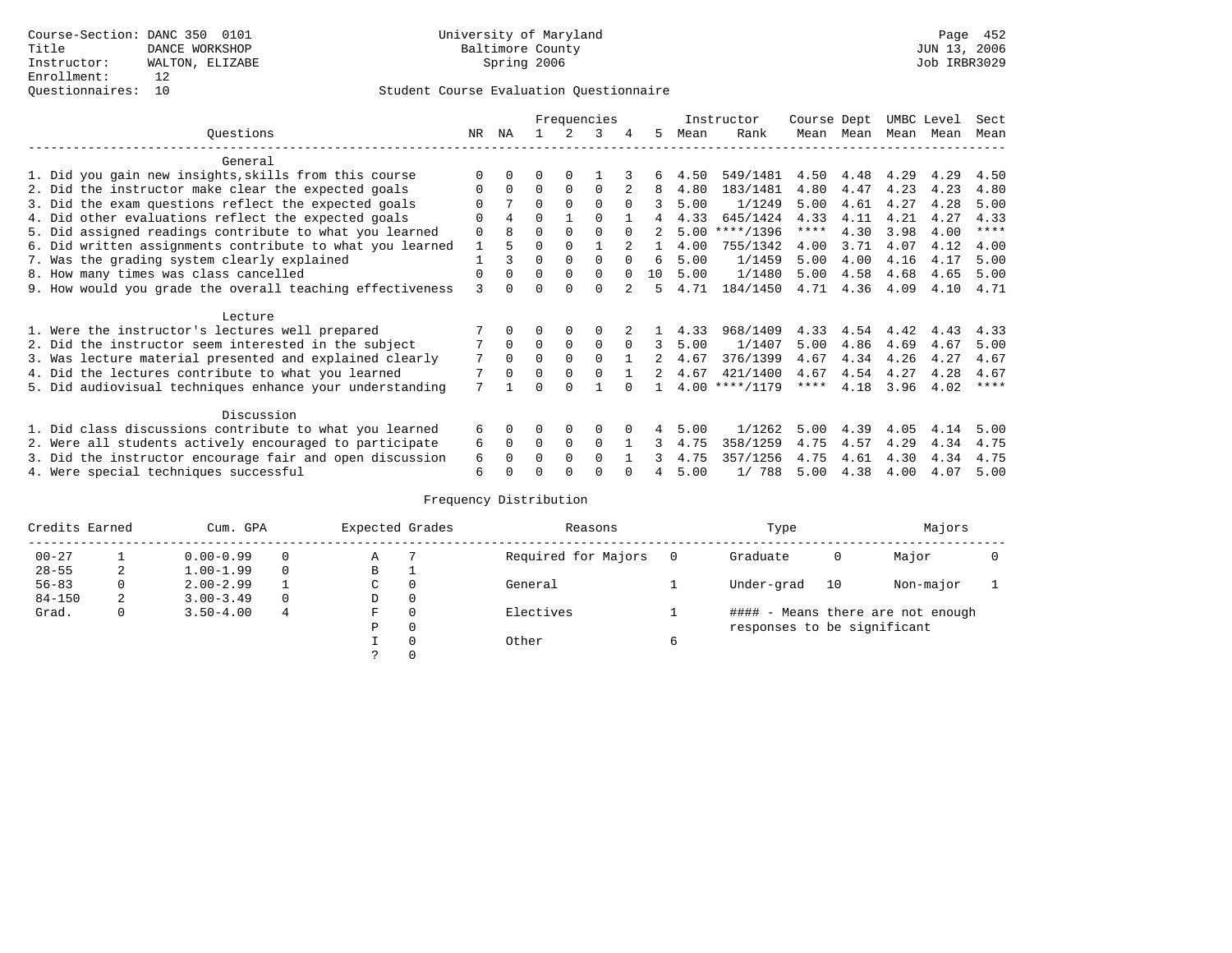|                                                           | Frequencies |                |          |             |                |              | Instructor | Course Dept |                  | UMBC Level  |      | Sect |      |             |
|-----------------------------------------------------------|-------------|----------------|----------|-------------|----------------|--------------|------------|-------------|------------------|-------------|------|------|------|-------------|
| Ouestions                                                 | NR          | ΝA             |          |             | 3              |              | 5.         | Mean        | Rank             | Mean        | Mean | Mean | Mean | Mean        |
| General                                                   |             |                |          |             |                |              |            |             |                  |             |      |      |      |             |
|                                                           |             |                |          |             |                |              |            |             |                  |             |      |      |      |             |
| 1. Did you gain new insights, skills from this course     | ∩           |                | O        | $\Omega$    | $\Omega$       |              |            | 4.71        | 340/1481         | 4.71        | 4.48 | 4.29 | 4.45 | 4.71        |
| 2. Did the instructor make clear the expected goals       | $\Omega$    | $\Omega$       | $\Omega$ | $\Omega$    | $\Omega$       | $\Omega$     |            | 5.00        | 1/1481           | 5.00        | 4.47 | 4.23 | 4.32 | 5.00        |
| 3. Did the exam questions reflect the expected goals      |             | 6              | $\Omega$ | $\Omega$    | $\Omega$       | $\Omega$     |            | 5.00        | $***/1249$       | ****        | 4.61 | 4.27 | 4.44 | $***$ * * * |
| 4. Did other evaluations reflect the expected goals       |             |                | $\Omega$ | $\Omega$    |                |              |            | 4.00        | 959/1424         | 4.00        | 4.11 | 4.21 | 4.35 | 4.00        |
| 5. Did assigned readings contribute to what you learned   | $\Omega$    |                | $\Omega$ |             | $\Omega$       | $\Omega$     |            |             | $5.00$ ****/1396 | $***$ * * * | 4.30 | 3.98 | 4.09 | $***$ * * * |
| 6. Did written assignments contribute to what you learned | $\mathbf 0$ | $\mathcal{L}$  |          |             | $\mathfrak{D}$ | $\cap$       |            |             | 2.80 1318/1342   | 2.80        | 3.71 | 4.07 | 4.21 | 2.80        |
| 7. Was the grading system clearly explained               | $\Omega$    | $\overline{a}$ | $\Omega$ | $\Omega$    |                |              |            | 4.60        | 344/1459         | 4.60        | 4.00 | 4.16 | 4.25 | 4.60        |
| 8. How many times was class cancelled                     | $\Omega$    | $\Omega$       | $\Omega$ | $\Omega$    | $\Omega$       | 4            | 3          |             | 4.43 1100/1480   | 4.43        | 4.58 | 4.68 | 4.74 | 4.43        |
| 9. How would you grade the overall teaching effectiveness |             |                | U        | ∩           | $\cap$         | २            | 3          | 4.50        | 334/1450         | 4.50        | 4.36 | 4.09 | 4.28 | 4.50        |
|                                                           |             |                |          |             |                |              |            |             |                  |             |      |      |      |             |
| Lecture                                                   |             |                |          |             |                |              |            |             |                  |             |      |      |      |             |
| 1. Were the instructor's lectures well prepared           |             |                |          |             | $\Omega$       |              |            | 4.80        | 334/1409         | 4.80        | 4.54 | 4.42 | 4.51 | 4.80        |
| 2. Did the instructor seem interested in the subject      |             | $\Omega$       | $\Omega$ | $\mathbf 0$ | $\mathbf 0$    | $\Omega$     | 5.         | 5.00        | 1/1407           | 5.00        | 4.86 | 4.69 | 4.79 | 5.00        |
| 3. Was lecture material presented and explained clearly   | 2           | $\Omega$       | $\Omega$ | $\Omega$    | $\Omega$       |              | 4          | 4.80        | 212/1399         | 4.80        | 4.34 | 4.26 | 4.36 | 4.80        |
| 4. Did the lectures contribute to what you learned        |             |                | $\Omega$ | 0           | $\mathbf 0$    | $\Omega$     | 5.         | 5.00        | 1/1400           | 5.00        | 4.54 | 4.27 | 4.38 | 5.00        |
| 5. Did audiovisual techniques enhance your understanding  | 2           |                | U        |             | $\Omega$       |              |            | 5.00        | 1/1179           | 5.00        | 4.18 | 3.96 | 4.07 | 5.00        |
|                                                           |             |                |          |             |                |              |            |             |                  |             |      |      |      |             |
| Discussion                                                |             |                |          |             |                |              |            |             |                  |             |      |      |      |             |
| 1. Did class discussions contribute to what you learned   | 6           | 0              | O        | $\Omega$    | $\Omega$       |              |            |             | $5.00$ ****/1262 | ****        | 4.39 | 4.05 | 4.33 | ****        |
| 2. Were all students actively encouraged to participate   | 6           | 0              | $\Omega$ | 0           | $\Omega$       |              |            |             | $5.00$ ****/1259 | $***$ * * * | 4.57 | 4.29 | 4.57 | ****        |
| 3. Did the instructor encourage fair and open discussion  | 6           |                | O        | $\Omega$    | $\Omega$       | <sup>n</sup> |            |             | $5.00$ ****/1256 | ****        | 4.61 | 4.30 | 4.60 | ****        |
| 4. Were special techniques successful                     | 6           |                |          |             |                |              |            |             | $5.00$ ****/ 788 | ****        | 4.38 | 4.00 | 4.26 | ****        |

| Credits Earned |   | Cum. GPA      |          |                                | Expected Grades | Reasons   | Type                              | Majors |           |  |  |  |
|----------------|---|---------------|----------|--------------------------------|-----------------|-----------|-----------------------------------|--------|-----------|--|--|--|
| $00 - 27$      |   | $0.00 - 0.99$ |          | Required for Majors<br>-2<br>Α |                 | Graduate  | 0                                 | Major  |           |  |  |  |
| $28 - 55$      | 0 | $1.00 - 1.99$ | $\Omega$ | В                              | 3               |           |                                   |        |           |  |  |  |
| $56 - 83$      | 2 | $2.00 - 2.99$ |          | C.                             | $\Omega$        | General   | Under-grad                        |        | Non-major |  |  |  |
| $84 - 150$     |   | $3.00 - 3.49$ |          | D                              | 0               |           |                                   |        |           |  |  |  |
| Grad.          | 0 | $3.50 - 4.00$ | -2       | F                              | $\Omega$        | Electives | #### - Means there are not enough |        |           |  |  |  |
|                |   |               |          | Ρ                              | 0               |           | responses to be significant       |        |           |  |  |  |
|                |   |               |          |                                | $\Omega$        | Other     |                                   |        |           |  |  |  |
|                |   |               |          |                                |                 |           |                                   |        |           |  |  |  |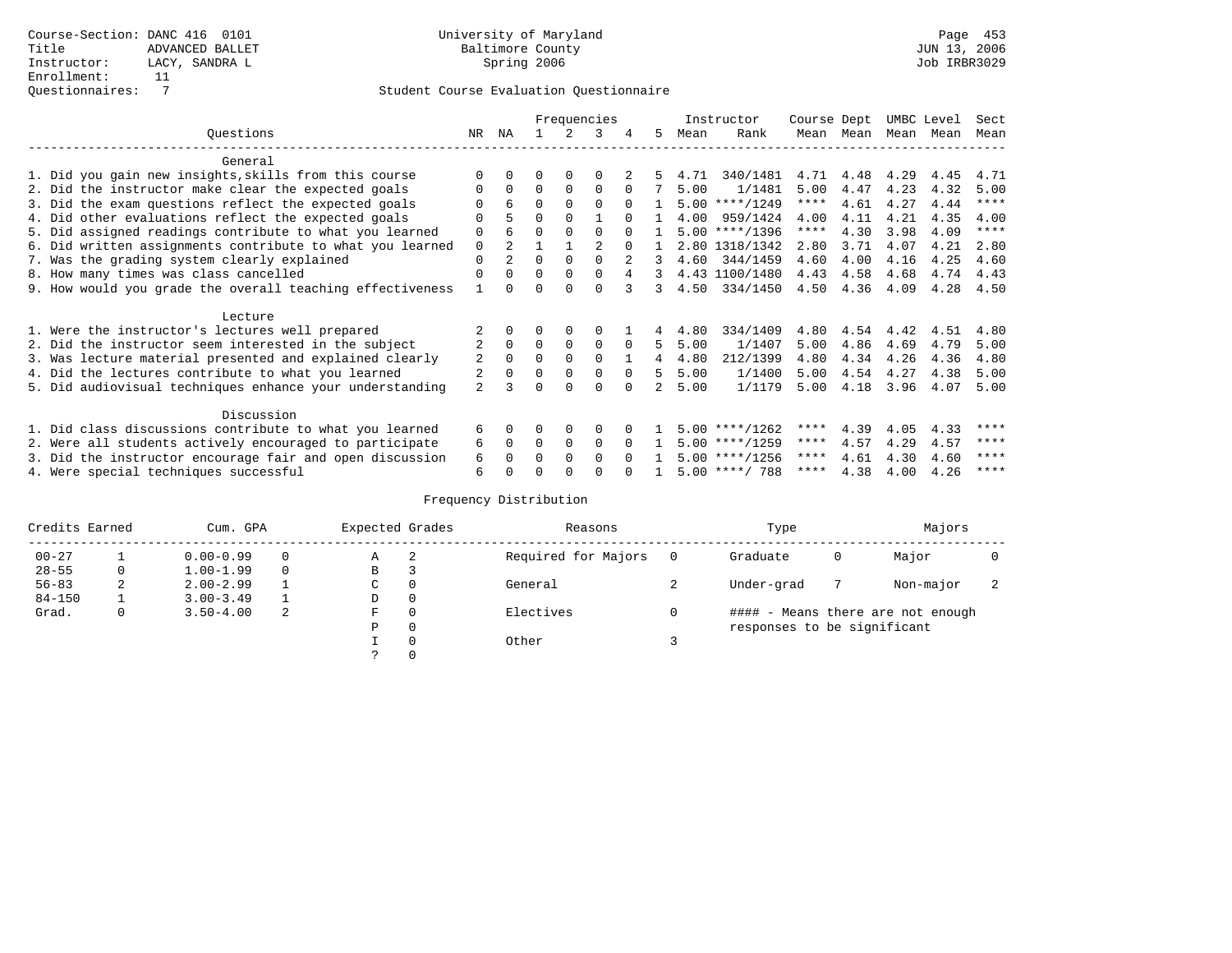|         |                                                           |          |          | Frequencies |          |          |          |             |         | Instructor                     | Course Dept |           | UMBC Level |      | Sect |
|---------|-----------------------------------------------------------|----------|----------|-------------|----------|----------|----------|-------------|---------|--------------------------------|-------------|-----------|------------|------|------|
|         | Ouestions                                                 | NR       | NA       |             | 2        | 3        | 4        | 5           | Mean    | Rank                           |             | Mean Mean | Mean Mean  |      | Mean |
|         | General                                                   |          |          |             |          |          |          |             |         |                                |             |           |            |      |      |
|         | 1. Did you gain new insights, skills from this course     |          |          |             | $\Omega$ |          | 2        |             |         | 3 4.33 749/1481 4.33 4.48 4.29 |             |           |            | 4.45 | 4.33 |
|         | 2. Did the instructor make clear the expected goals       | 0        | $\Omega$ | $\Omega$    |          |          | 3        |             |         | 3.67 1253/1481                 | 3.67        | 4.47      | 4.23       | 4.32 | 3.67 |
|         | 4. Did other evaluations reflect the expected goals       | $\Omega$ |          | $\Omega$    | $\Omega$ |          |          |             |         | 3.80 1160/1424                 | 3.80        | 4.11      | 4.21       | 4.35 | 3.80 |
|         | 6. Did written assignments contribute to what you learned | 0        |          |             |          |          |          | $2^{\circ}$ | 3.80    | 956/1342                       | 3.80        | 3.71      | 4.07       | 4.21 | 3.80 |
|         | 7. Was the grading system clearly explained               | $\Omega$ | 3        | $\cap$      | $\Omega$ |          |          |             | 4.00    | 961/1459                       | 4.00        | 4.00      | 4.16       | 4.25 | 4.00 |
|         | 8. How many times was class cancelled                     |          |          |             | $\Omega$ | $\cap$   | 6        | $\Omega$    |         | 4.00 1349/1480                 | 4.00        | 4.58      | 4.68       | 4.74 | 4.00 |
|         | 9. How would you grade the overall teaching effectiveness |          |          |             |          |          |          |             | 2, 4.17 | 722/1450                       | 4.17        | 4.36      | 4.09       | 4.28 | 4.17 |
| Lecture |                                                           |          |          |             |          |          |          |             |         |                                |             |           |            |      |      |
|         | 1. Were the instructor's lectures well prepared           |          |          |             |          |          |          | 0           |         | $2.00$ ****/1409               | ****        | 4.54      | 4.42       | 4.51 | **** |
|         | 2. Did the instructor seem interested in the subject      |          | $\Omega$ | $\cap$      | $\cap$   | $\cap$   | $\Omega$ |             |         | $5.00$ ****/1407               | ****        | 4.86      | 4.69       | 4.79 | **** |
|         | 3. Was lecture material presented and explained clearly   | 5        | $\Omega$ |             |          |          |          |             |         | $1.00$ ****/1399               | ****        | 4.34      | 4.26       | 4.36 | **** |
|         | 4. Did the lectures contribute to what you learned        | 5        | $\Omega$ |             | $\Omega$ |          |          | $\cap$      |         | $1.00$ ****/1400               | ****        | 4.54      | 4.27       | 4.38 | **** |
|         | Discussion                                                |          |          |             |          |          |          |             |         |                                |             |           |            |      |      |
|         | 1. Did class discussions contribute to what you learned   | 5        | $\Omega$ |             | $\Omega$ | 0        |          |             |         | $5.00$ ****/1262               | ****        | 4.39      | 4.05       | 4.33 | **** |
|         | 2. Were all students actively encouraged to participate   |          | $\Omega$ |             | $\Omega$ | $\Omega$ | $\Omega$ |             |         | $5.00$ ****/1259               | $***$ * *   | 4.57      | 4.29       | 4.57 | **** |
|         | 3. Did the instructor encourage fair and open discussion  | 5.       |          |             |          |          | $\Omega$ |             |         | $5.00$ ****/1256               | ****        | 4.61      | 4.30       | 4.60 | **** |

| Credits Earned |              | Cum. GPA      |          | Expected Grades |          | Reasons             |                | Type                        | Majors |                                   |  |
|----------------|--------------|---------------|----------|-----------------|----------|---------------------|----------------|-----------------------------|--------|-----------------------------------|--|
| $00 - 27$      | 2            | $0.00 - 0.99$ | 0        | Α               | 2        | Required for Majors | $\overline{0}$ | Graduate                    | 0      | Major                             |  |
| $28 - 55$      | 0            | $1.00 - 1.99$ | $\Omega$ | В               | 2        |                     |                |                             |        |                                   |  |
| $56 - 83$      |              | $2.00 - 2.99$ | $\Omega$ | C               | $\Omega$ | General             |                | Under-grad                  | 6      | Non-major                         |  |
| $84 - 150$     |              | $3.00 - 3.49$ |          | D               | 0        |                     |                |                             |        |                                   |  |
| Grad.          | $\mathbf{0}$ | $3.50 - 4.00$ | 2        | F               | $\Omega$ | Electives           |                |                             |        | #### - Means there are not enough |  |
|                |              |               |          | Ρ               | $\Omega$ |                     |                | responses to be significant |        |                                   |  |
|                |              |               |          |                 | $\Omega$ | Other               | 6              |                             |        |                                   |  |
|                |              |               |          |                 | ◠        |                     |                |                             |        |                                   |  |